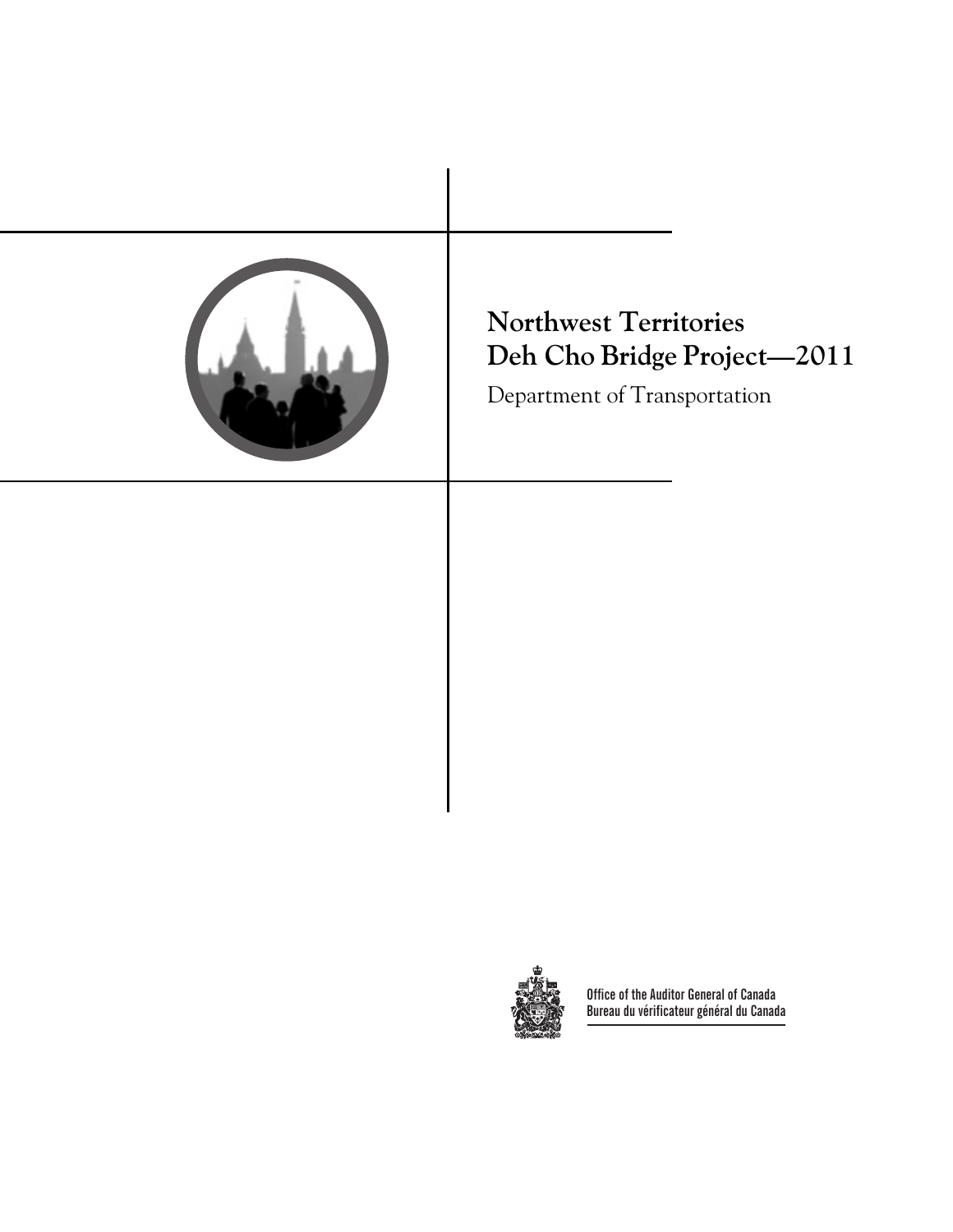*Ce document est également publié en français.*

© Her Majesty the Queen in Right of Canada, represented by the Minister of Public Works and Government Services, 2011. Cat. No. FA3-70/2011E-PDF ISBN 978-1-100-17997-1

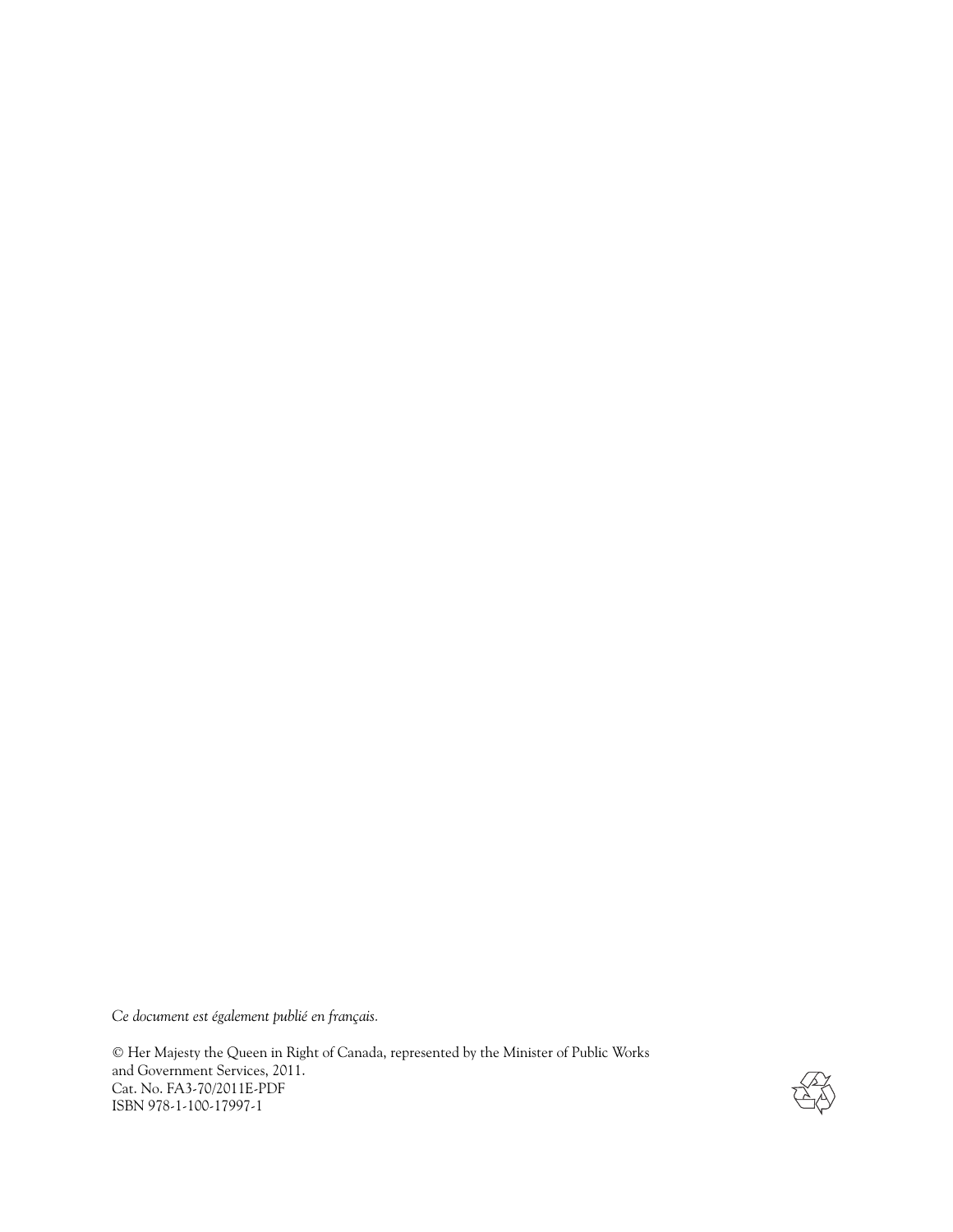

**Auditor General of Canada Vérificatrice générale du Canada**

To the Honourable Speaker of the Northwest Territories Legislative Assembly:

I have the honour to transmit herewith my report on the Northwest Territories Deh Cho Bridge Project— Department of Transportation in response to Resolution 5–16(5) adopted in the Legislative Assembly on 24 March 2010.

Yours sincerely,

Sheila Frases

Sheila Fraser, FCA OTTAWA, 1 March 2011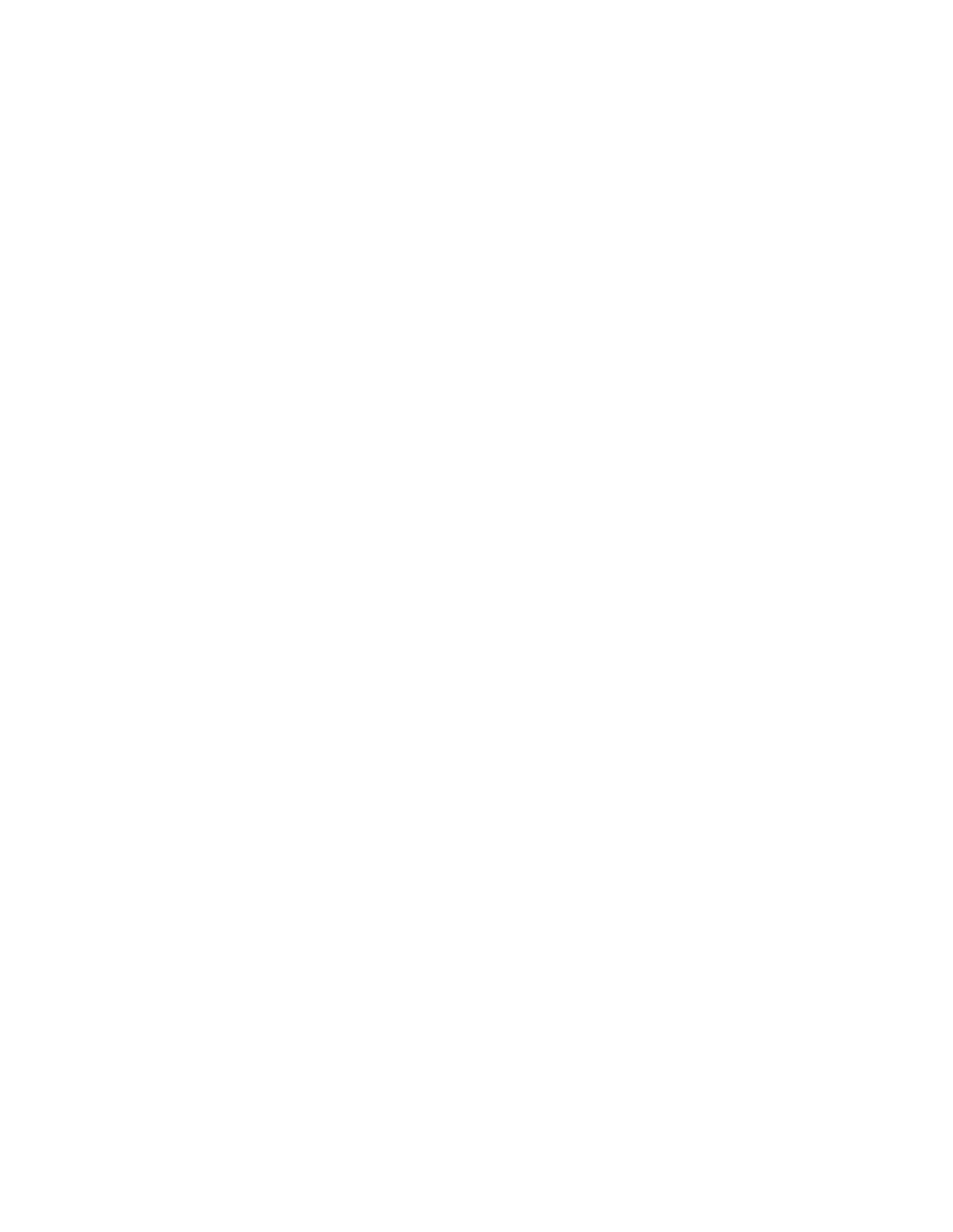# **Table of Contents**

| <b>Main Points</b>                                          | 1  |
|-------------------------------------------------------------|----|
| <b>Introduction</b>                                         | 3  |
| Background                                                  | 3  |
| Focus of the audit                                          | 5  |
| <b>Observations and Recommendations</b>                     | 5  |
| <b>Phase I-Partnership</b>                                  | 5  |
| The project was not a public-private partnership            | 6  |
| Project risks increased                                     | 7  |
| <b>Phase II-The Government of the Northwest Territories</b> | 13 |
| A risk matrix is in place but has weaknesses                | 13 |
| Significant risks remain in completing the project          | 14 |
| <b>Conclusion</b>                                           | 17 |
| <b>About the Audit</b>                                      | 18 |
| <b>Appendix</b>                                             |    |
| List of recommendations                                     | 20 |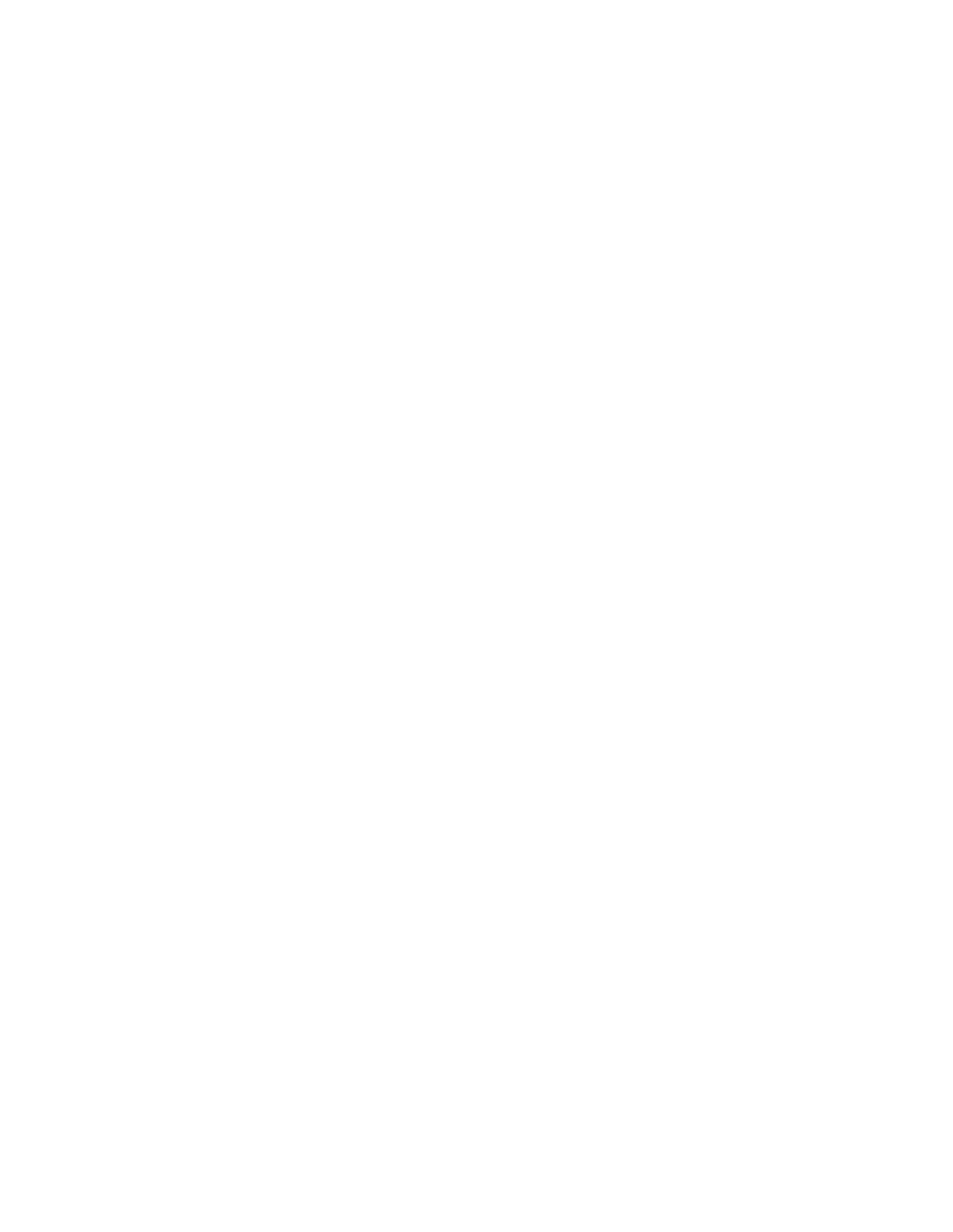

# **Northwest Territories Deh Cho Bridge Project**

Department of Transportation

### <span id="page-6-0"></span>**Main Points**

**What we examined** Building a bridge to span the Mackenzie River near Fort Providence has been a subject of discussion in the Northwest Territories since the 1960s. In September 2000, the Government of the Northwest Territories (GNWT) received a proposal from the Fort Providence Combined Council Alliance to construct a 1 km bridge, using a publicprivate partnership (known as a P3) with the GNWT. As part of the proposal, the bridge would be cost neutral to the GNWT. A company created by the Alliance would design and build the bridge and would own, operate, and maintain it for 35 years. The bridge would then be turned over to the GNWT at no cost. The company would recover its costs through a contribution from the GNWT equal to the cost of operating the existing ferry and the ice bridge and a toll on commercial traffic.

> Based on analysis conducted by the Department of Transportation, the Government decided to accept the proposal. In 2003, the NWT Legislative Assembly passed the *Deh Cho Bridge Act* allowing the Minister of Transportation, with the GNWT's approval, to sign an agreement with the Alliance or its company to build the bridge. In 2007, the Minister signed a Concession Agreement with the Deh Cho Bridge Corporation. In February 2008, the GNWT, its partner, and lenders finalized the legal documents required for the project. With financial protection from the GNWT included in the Lender Protection Agreement, the Corporation was able to borrow \$165 million from private lenders.

In February 2010, the lenders notified the Corporation that it was in default and invoked the provisions of the Lender Protection Agreement. The Legislative Assembly agreed in March 2010 to take over the debt. The Department of Transportation has been managing the Deh Cho Bridge Project since 1 April 2010.

We examined whether the GNWT adequately managed the risks of entering into a public-private partnership for the bridge's construction. We also examined whether, since taking over the project, the Department of Transportation had put in place a framework to manage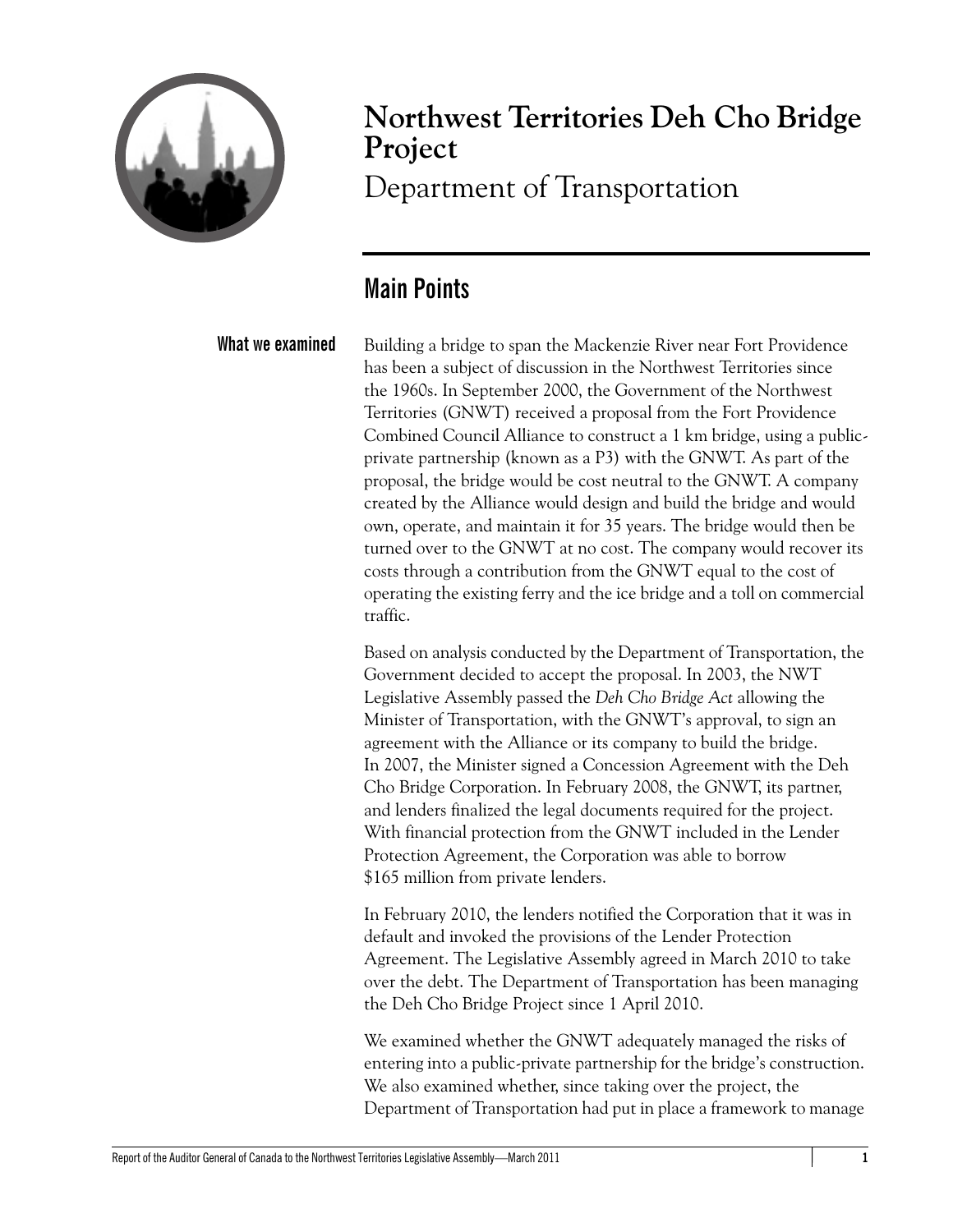the key risks associated with the project's quality, schedule, scope, and cost. We did not audit other aspects of the project or the Deh Cho Bridge Corporation and contractors hired.

This audit was undertaken at the request of the Northwest Territories Legislative Assembly. Our audit work was substantially completed on 29 October 2010. However, the bridge was under construction throughout our audit, and progress toward completion continues.

- **Why it's important** The Deh Cho Bridge is the largest public infrastructure project ever undertaken in the Northwest Territories. The bridge will eliminate seasonal interruptions of road travel when neither the ice bridge nor the ferry service is available. When the GNWT took over the project, it was expected that the bridge would be finished by November 2011 at a total cost of \$182 million.
	- What we found The project was not a public-private partnership. The Concession Agreement assigned most of the project risks to the GNWT and did not shift any significant risk to the private sector; risk sharing was anticipated when a P3 procurement strategy was selected.
		- **•** Despite unresolved design issues between the Department and the Corporation, the GNWT authorized bridge construction to begin without having the assurance of a fully developed design. As a result, the risk to the project was significantly increased. Ultimately the inability to resolve design issues within the specified time frame resulted in the lenders declaring the Corporation to be in default and requesting the GNWT to assume the project debt.
		- **•** The Department has a framework in place to manage the key risks, but there are weaknesses in the risk matrix it developed for the project—for example, some of the risk mitigation measures are too general to be useful. While quality assurance and quality control have increased since the Department took over the project, significant risks remain in the areas of the project's schedule, scope, and cost. Although the Department has identified the need for a single engineer to sign off that the bridge as a whole meets the Canadian Highway Bridge Design Code, it has yet to determine how this will be accomplished.

*The Department has responded. The Department agrees with our recommendations. Its detailed responses follow each recommendation throughout the report.*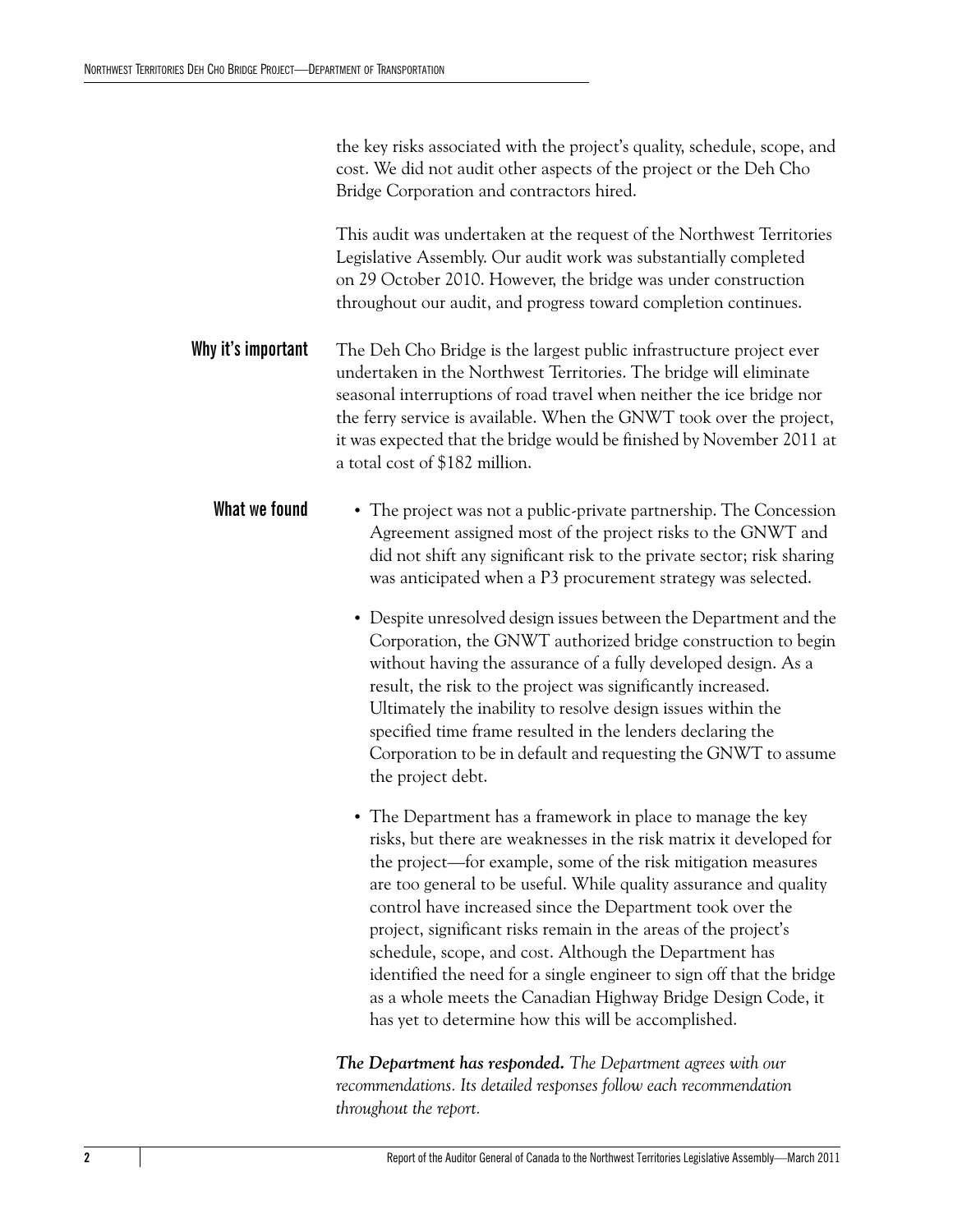## <span id="page-8-0"></span>**Introduction**

### <span id="page-8-1"></span>**Background**

**1.** The Government of the Northwest Territories (GNWT) is building a 1 km two-lane toll bridge to span the Mackenzie River near Fort Providence. The Deh Cho Bridge is the largest public infrastructure project ever undertaken in the Northwest Territories. The bridge will eliminate the seasonal interruption to road travel when the ice bridge or ferry service is not available. According to the GNWT, the bridge will also alleviate a sense of isolation for the people living in the North Slave Region.

**2.** The concept of a bridge crossing at Fort Providence has been discussed since the 1960s. In September 2000, the GNWT received an unsolicited proposal from the Fort Providence Combined Council Alliance (Alliance) to undertake the construction of a bridge. Under a proposed **public-private partnership (P3)** between the Alliance and the GNWT, a company created by the Alliance would design and build the bridge. The company would also own, operate, and maintain it for 35 years, at which time the bridge would then be turned over to the GNWT at no cost. Exhibit 1 provides more information on the Alliance and on the perspective of the community of Fort Providence.

**3.** Under the proposed public-private partnership, the bridge would be built and operated at no additional cost to the GNWT. The GNWT would contribute an amount equal to the cost of operating the existing ferry and the ice bridge (about \$1.5 million annually). The additional cost associated with the bridge would be covered by a toll collected on commercial traffic (estimated at \$3 million annually).

**4.** The GNWT began its analysis of the proposal and provided \$200,000 to the Alliance to further develop the proposal. The federal government also provided \$200,000 for that purpose.

**5.** Negotiations led to the GNWT and the Alliance signing a **Memorandum of Intent** (MOI) in November 2002. The Alliance committed to creating a business entity that would replace it during negotiations and would be responsible for the project.

**6.** In 2003, the Legislative Assembly passed the *Deh Cho Bridge Act* allowing the Minister of Transportation, with the approval of the GNWT, to sign a **Concession Agreement** with the Alliance or its company for the purpose of building the bridge. The Act also authorized the GNWT to charge tolls for the use of the bridge.

**Public-private partnership (P3)**—A cooperative venture between the public and private sectors, built on the expertise of each partner, that best meets clearly defined public needs through the appropriate allocation of resources, risks, and rewards (as defined by the Canadian Council for Public-Private Partnerships). There are many types of P3s.

**Memorandum of Intent**—A non-legally binding agreement between the Alliance and the Government of the Northwest Territories that confirmed the parameters for negotiation for a public-private partnership to design, build, and operate the Deh Cho Bridge.

**Concession Agreement**—A legally binding agreement between the Government of the Northwest Territories (GNWT) and the concessionaire (the Deh Cho Bridge Corporation) whereby the GNWT agreed to transfer the land required for the bridge and make payments to lease the bridge. The concessionaire agreed to develop, design, and construct the bridge, and operate it for 35 years.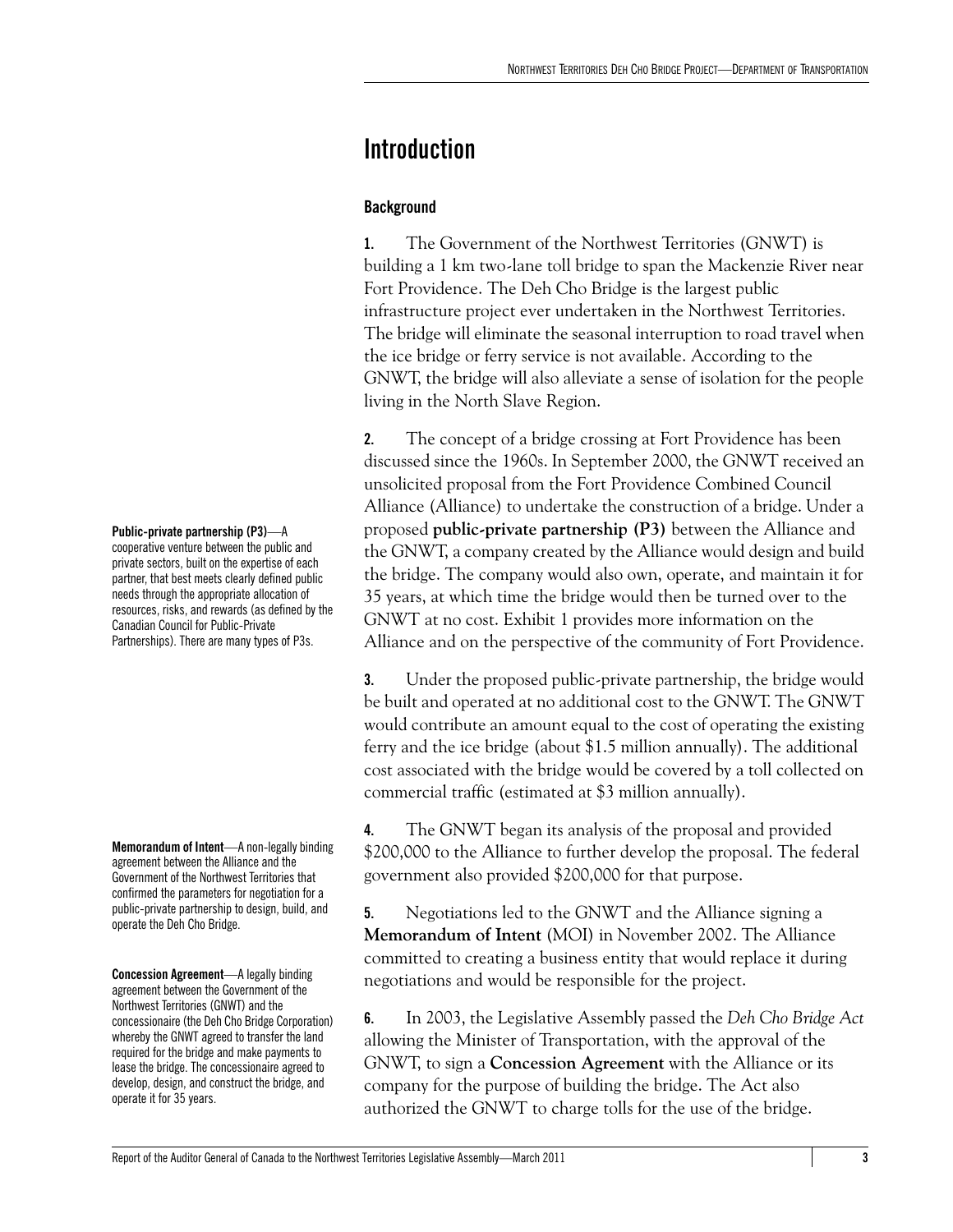#### **Exhibit 1 The perspective of the community of Fort Providence**

The Fort Providence Combined Council Alliance (the Alliance) was created by the three main groups of Fort Providence (the Deh Gah Got'ie Dene First Nation, the Fort Providence Métis Council, and the Hamlet of Fort Providence). The Alliance initiated the Deh Cho Bridge Public-Private Partnership proposal.

The Deh Cho Bridge Corporation was incorporated in 2002 as the special-purpose entity responsible for the bridge project. The Dene First Nation and the Metis Council were the two original shareholders of the Corporation.

Extensive consultations took place with the members of the community of Fort Providence, and the project enjoyed wide support. The Corporation committed to ensuring that the project would provide the community with short-term benefits during construction and long-term benefits through the net income generated by the project. A Community Benefits Plan was developed to mobilize the community in support of the bridge initiative and the Corporation. The community invested time, resources, and energy on the project since its inception.

We met with representatives of the Fort Providence Métis Council and the Deh Gah Got'ie Dene First Nation and with Fort Providence community members in June 2010. They told us that the bridge was the dream of the Dene, Métis, and other people living in Fort Providence. The Elders and other people had to sacrifice their use of the "Big River" and surrounding project area. They supported the project in the hope that the bridge would not only connect them to the south year round, but would also help build a strong independent community. With the bridge, the community would get a share of the economic development of the Northwest Territories. They also told us that they expected that they would work with the Government of the Northwest Territories (GNWT) as partners to build this bridge. In their view, they had not been well supported by the GNWT.

At the time of our visit, the Corporation was winding down and negotiations were taking place with the GNWT to terminate the Concession Agreement and finalize a new agreement on the involvement of the community in the project.

**7.** In September 2007, the Minister of Transportation signed a Concession Agreement, on behalf of the GNWT, with the Deh Cho Bridge Corporation, the business entity created by the Alliance. In February 2008, the GNWT, the Corporation, and the lenders finalized the legal documentation required for the project. With the financial protection of the GNWT, as set out in the Concession Agreement and in accordance with the **Lender Protection Agreement**, the Corporation was able to secure a \$165 million loan to finance the construction. With the approval of the GNWT, the Corporation formally hired a developer, a designer, and a construction firm. Bridge construction started in the spring of 2008.

**8.** In February 2010, the lenders declared the Corporation in default and invoked the Lender Protection Agreement. The Legislative Assembly agreed in March 2010 to take over the \$165 million debt from the Corporation. The estimated cost of the

**Lender Protection Agreement**—A legally binding agreement between the Government of the Northwest Territories (GNWT), the lenders (trustee), and the Corporation by which the GNWT committed to taking on the Corporation's debt and obligations to the lenders in case of default or termination. In case of conflict with the Concession Agreement, the Lender Protection Agreement would prevail.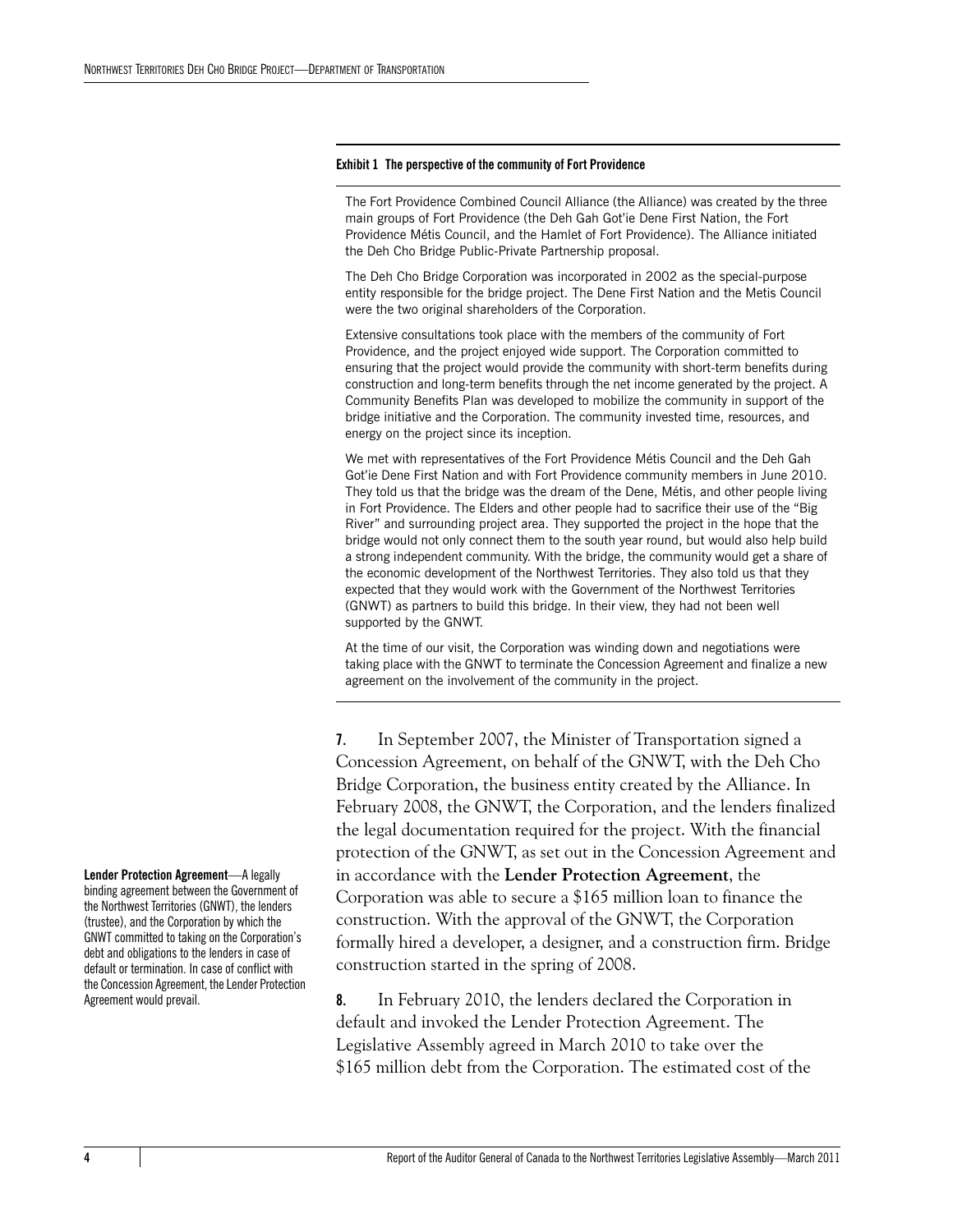bridge at that time was \$182 million. Members also adopted a motion asking the Auditor General of Canada to examine the project.

**9.** The eight piers had been built as of March 2010. According to Department of Transportation documents, as of October 2010 about \$125 million had been spent on the project and the fabrication of the superstructure had started.

### <span id="page-10-0"></span>**Focus of the audit**

**10.** Our overall objective was to determine whether the Government of the Northwest Territories had adequately managed the key risks associated with the Deh Cho Bridge project. We specifically examined whether the GNWT adequately managed the **risk** of entering into a P3 and whether, since taking over the project, the Department of Transportation had an appropriate framework in place to manage the key risks associated with the project's quality, schedule, scope, and cost. This audit was conducted at the request of the Legislative Assembly. Our conclusions relate only to the actions of the GNWT. We did not audit the records of the private sector organizations. Consequently, our conclusions do not pertain to any practices that the Deh Cho Bridge Corporation or contractors followed, or to their performance.

**11.** More details about the audit objectives, scope, approach, and criteria are in **About the Audit** at the end of this report.

### <span id="page-10-1"></span>**Observations and Recommendations**

<span id="page-10-2"></span>**Phase I—Partnership 12.** The Government of the Northwest Territories (GNWT) referred to the Deh Cho Bridge project as a public-private partnership (P3). A P3 is normally expected to shift some of the risks of a public project to the private sector while ensuring a pre-defined level of service at a better cost than conventional procurement. However, a P3 procurement strategy also carries some risks. These risks include finding an appropriate partner that possesses the technical and financial capabilities to take on the project, and completing complex contract negotiations to clarify responsibilities. Within the GNWT, the Department of Transportation is responsible for this transportation infrastructure project. We sought to determine whether the GNWT adequately managed the risks of entering into a P3 to build the Deh Cho Bridge with the Alliance. We interviewed GNWT officials and reviewed documents developed or used by the Government to support key decisions made between 2000 and 2010.

**Risk**—An uncertain event or condition that could have a positive or negative effect on a project. Risk mitigation is a planning technique that seeks to reduce the probability of occurrence or the effect of a risk to or below an acceptable level.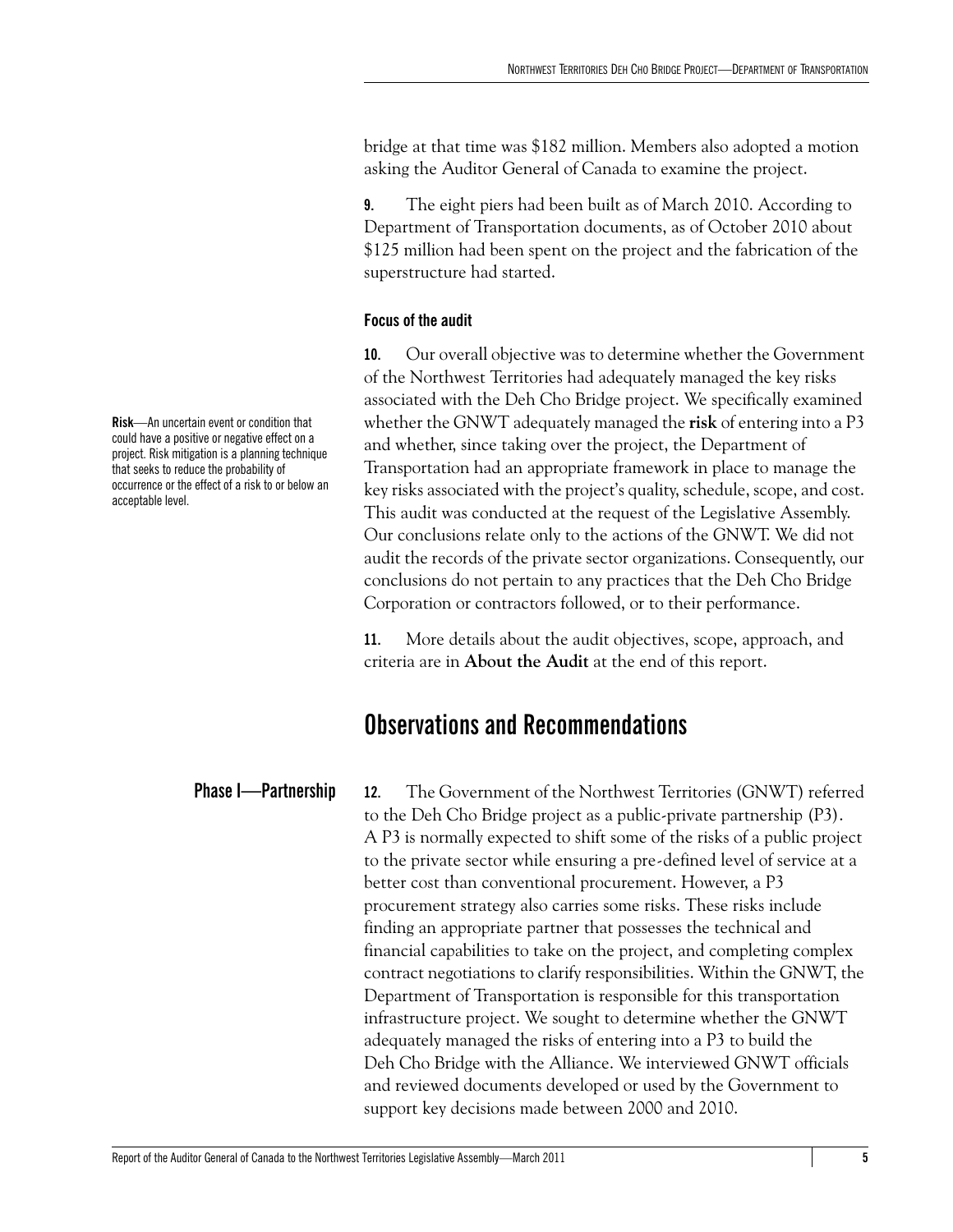**13.** In 2000, the Department of Transportation had no capital funding to build a bridge, and such a project was considered beyond the fiscal means of the GNWT. Consequently, the use of a P3 meant that the GNWT could support the project without having to borrow money. In assessing the proposal of the Fort Providence Combined Council Alliance (Alliance), the Department concluded that the proposal had potential economic benefits, appeared technically feasible, and was financially self-sustaining at a projected cost of about \$55 million.

### <span id="page-11-0"></span>**The project was not a public-private partnership**

**14.** We found that the Department's analysis identified the key risks that the project was to face. The Department determined that there were two distinct types of risk: the risk related to the proposed procurement method and the risk associated with building the bridge itself. It determined that the allocation of risk between the GNWT and the Alliance was an important issue, and its preliminary analysis noted that the initial proposal appeared to place most of the risk on the GNWT.

**15.** The Government wanted to provide economic development opportunities to the Aboriginal community. It was aware that the decision to negotiate only with the Alliance would foreclose the possibility of testing the market and ensuring best value. The Government was also informed in 2007 that a financial analysis carried out for the Department concluded that there would be significant savings in adopting a conventional procurement approach compared with the P3 approach selected.

**16.** Furthermore, we found that the Government had determined that the Alliance had limited capacity to share the financial risks associated with such a complex project. It had no financial resources and relied on public funding to develop the project. When the Government agreed to the proposal, it provided a \$2 million loan guarantee that allowed the Deh Cho Bridge Corporation to hire the expertise it needed to develop details of the project. The loan guarantee increased as the project developed and eventually reached over \$9 million by the time of **financial close** in 2008.

**17.** In addition, the Corporation had no equity of its own to invest in the project. At the time of financial close, it had received \$1.4 million from the federal government for this purpose and it relied on its main contractors for an additional \$2.6 million to meet its equity commitment of \$4 million.

**Financial close**—The stage in a financial agreement where all conditions have been satisfied or waived, all documents have been executed, and project funds have become accessible.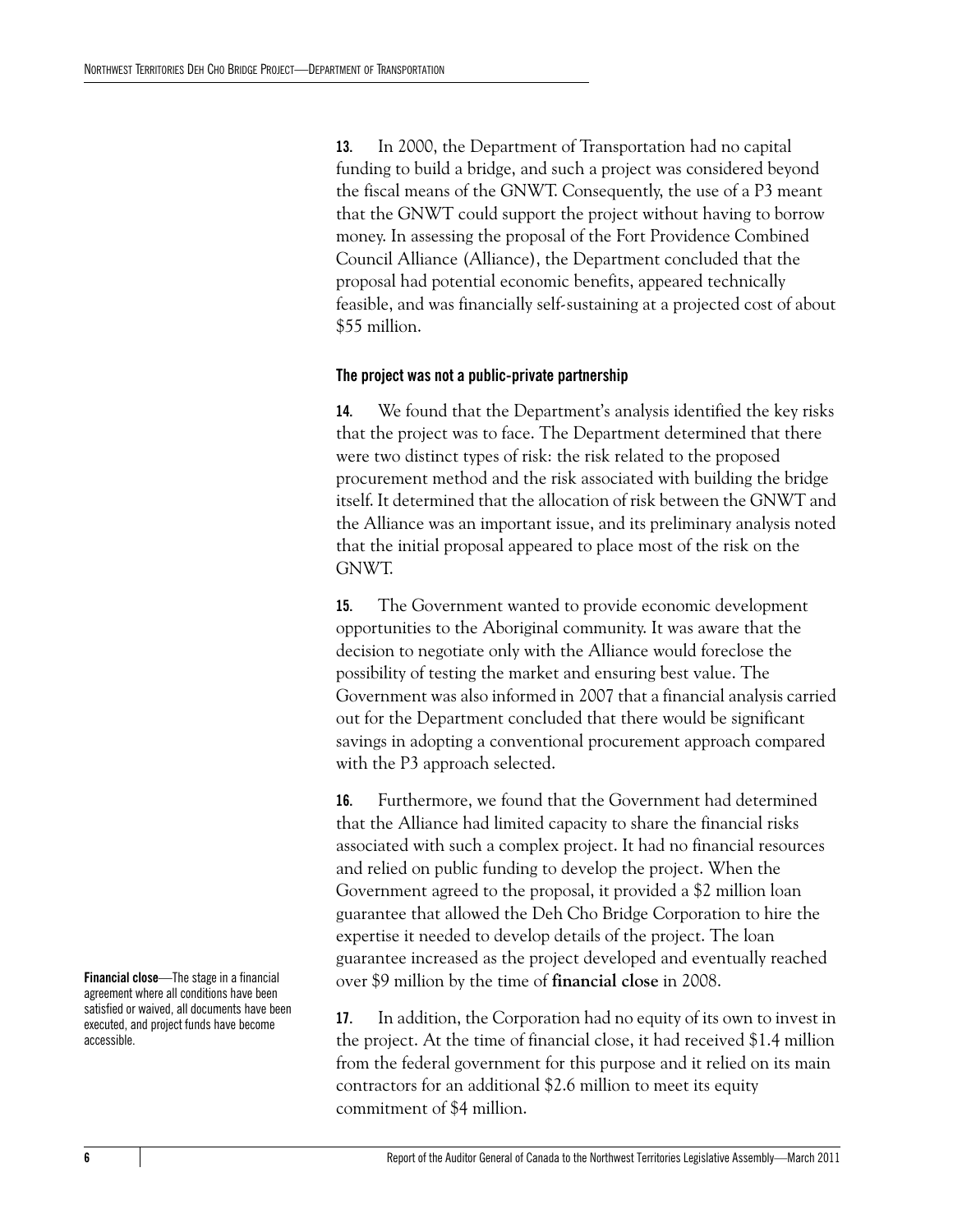**18.** We found that when negotiations concluded, the GNWT did not shift any significant risks to the private partner, as anticipated when a P3 procurement was selected. During the negotiations, the cost of the bridge increased much beyond the initial estimate. This forced the GNWT to provide more money to sustain the project and to abandon the goal of a self-financing project. In addition, it was only after the Government agreed to protect the lenders from financial risk that the partner was able to secure private financing.

**19.** In our opinion, the Concession Agreement was not a P3 as no significant risk was ever assumed by the private partner. A recommendation addressing the planning of a major project can be found at the end of this section (paragraph 47).

### <span id="page-12-0"></span>**Project risks increased**

**20.** We examined how the Department of Transportation managed the risks related to the design of the bridge, the cost and financing of the project, and the construction of the bridge. We found that the Department had identified several key risks at the time of signing the Memorandum of Intent (MOI) in 2002 related to the construction of the bridge. We believe that the failure to adequately address these risks before signing the Concession Agreement contributed to the serious difficulties affecting the project between 2008 and 2010.

**21. Design.** The initial conceptual design presented to the GNWT involved a \$55 million multi-span bridge. However, following consultations it was found that this design did not satisfy navigational requirements on the river. As a result, a longer main span was required and the bridge became more complex and more complicated and costly to build. The Department of Transportation tried to convince the Corporation to use a **design-build** contract to transfer the risks to a contractor who had the skills, experience, and capability for such a project. In response, the Corporation suspended negotiations.

**22.** The Department of Transportation, at the direction of the Minister, reinitiated contact with the Corporation, and a compromise was reached that allowed them to resume negotiations. The Corporation would keep responsibility for the design, while the Department retained final approval for it. During negotiations, the Department and the Corporation had significant disagreements on design matters. This was compounded by the fact that each believed that it was the owner of the bridge and was responsible for making final decisions.

**Design-build**—An arrangement where the contractor accepts responsibility to design and build the infrastructure to meet public sector performance specifications, often for a fixed price.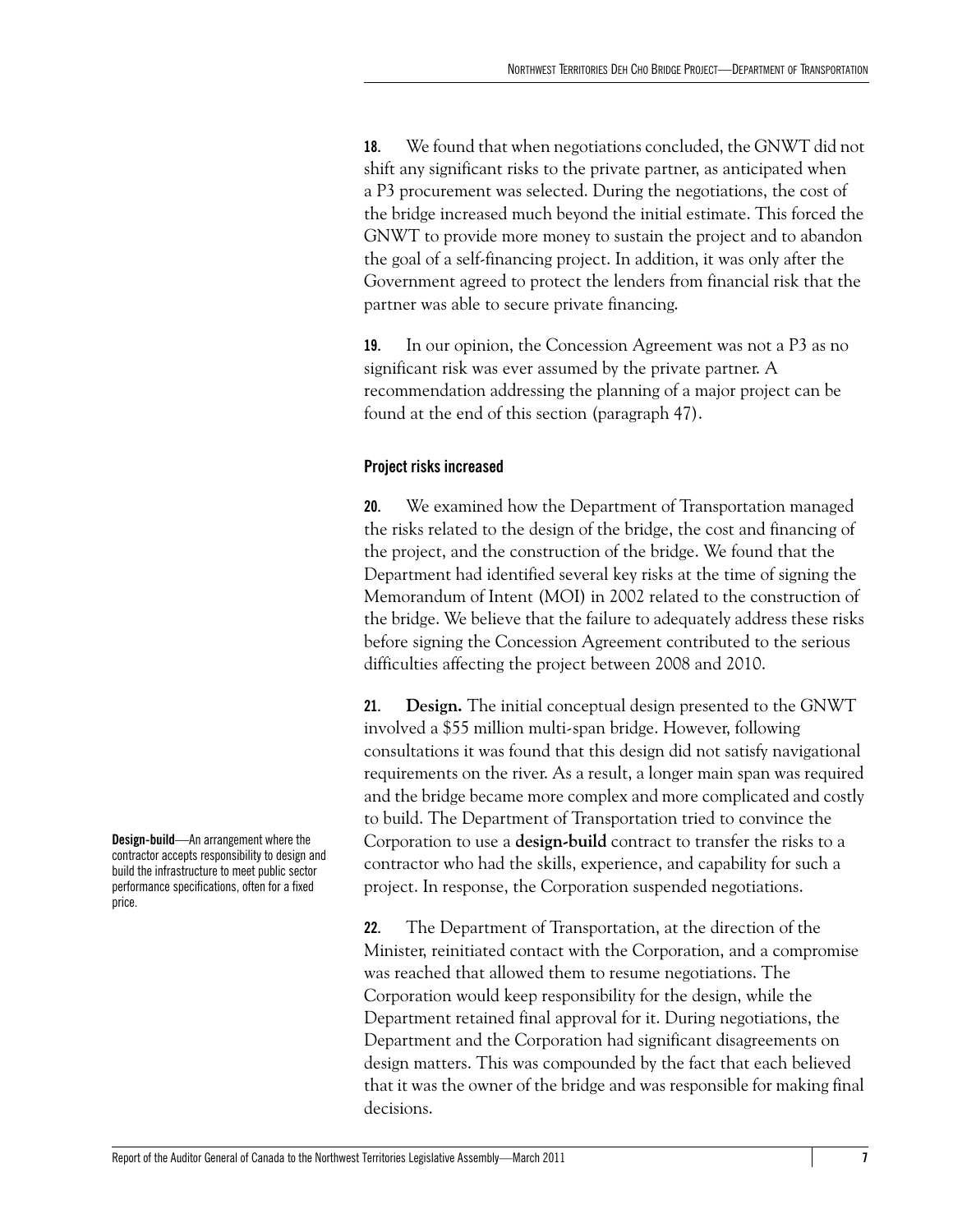**23.** In 2005, they attempted to mediate the disagreements. This led to the Department approving the conceptual design pending final review and approval of the detailed design. Disagreements about the design continued, and in 2006 they made a second attempt at mediation. This attempt led to another report detailing eight design issues and making recommendations to resolve them.

**24.** The Concession Agreement signed in September 2007 required that the GNWT approve the design at the time of financial close. However, at financial close, in February 2008, the design issues had still not been resolved to the satisfaction of the Department. In order to sign all the required documents, which would allow construction to start, the GNWT waived that condition.

**25.** Further, the Corporation and Department officials were made aware shortly before financial close that the designer of the bridge had left the project. Until a new designer could be retained, the project engineer hired by the Corporation agreed to assume design duties as well as quality assurance responsibility. In addition, the Department had concerns that the design might not have been fully checked as required by code.

**26.** The Department then proposed that the Corporation sign an undertaking that specified how the design issues would be resolved during the construction phase. Although the undertaking was drafted, it was never signed.

**27.** In our opinion, the risk to the project was significantly increased when the GNWT waived the approval of the design in order to allow construction to start, despite concerns that the bridge design had not been fully developed and checked.

**28.** After construction started, the design issues began causing increasingly serious problems. For example, work on the piers had to be extended due to changes in the pier bent design, and the fabrication of the steel superstructure was suspended. In 2008 and 2009, detailed design checks done for the Department and the Corporation found that significant design work was necessary to meet the Canadian Highway Bridge Design Code, the Concession Agreement, and the future needs of the GNWT. To address these issues, a redesign of the bridge superstructure and deck was done.

**29.** Efforts to deal with these design issues cost about \$3 million and delayed the project by one year. Further, the inability to produce a revised design within a specified time frame (discussed in paragraphs 36–37) resulted in the lenders declaring that the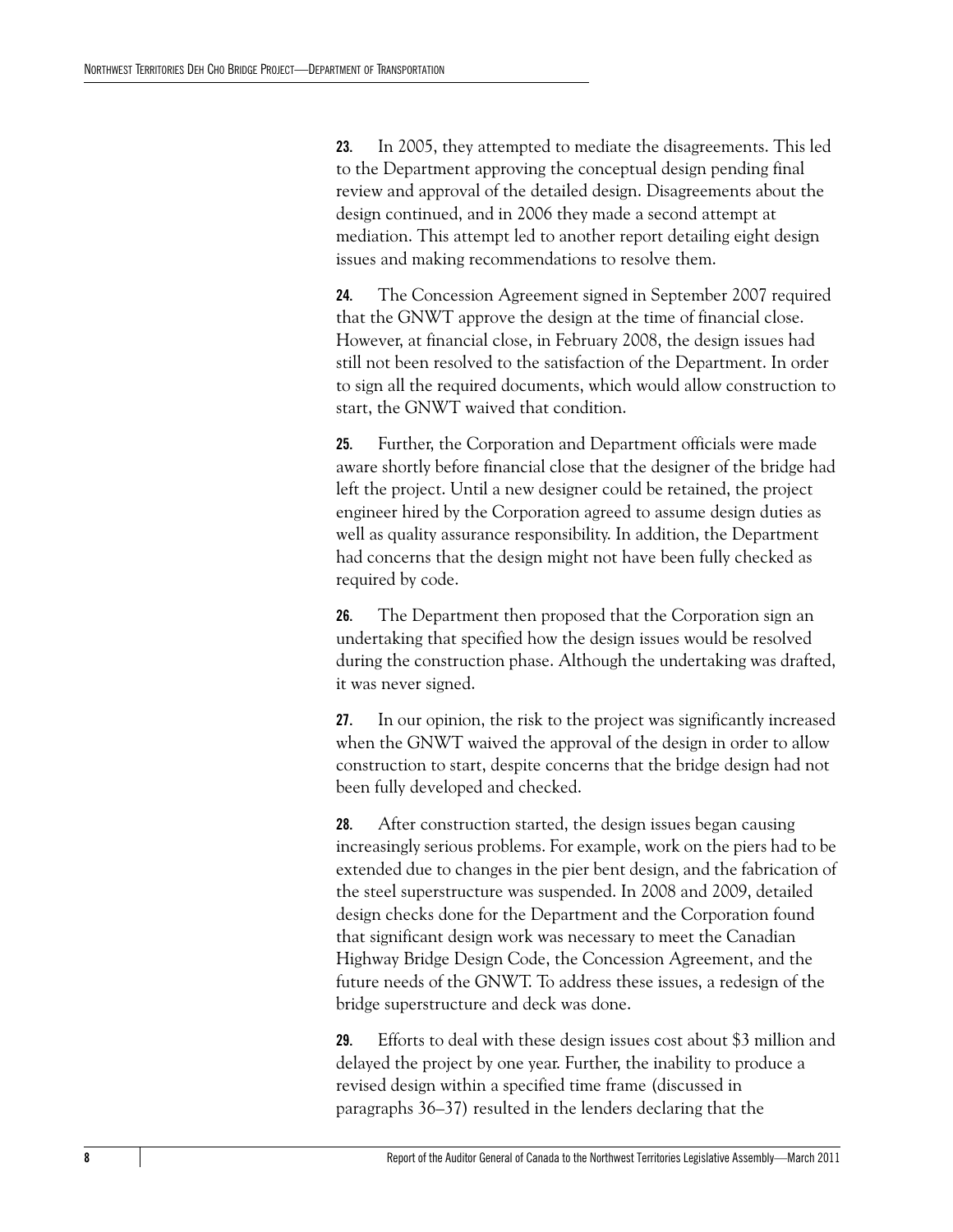Corporation was in default and requesting the GNWT to assume the debt as per the Lender Protection Agreement.

**30. Costs.** The Department of Transportation identified the escalation of costs as a major risk to the project. One of the negotiation parameters agreed to in the MOI in 2002 stated that the total construction cost of the bridge should not exceed \$55 million. This maximum was consistent with the financial assumptions and with the GNWT's objective that the bridge would be self-financing.

**31.** As the project developed, it became clear that the construction cost would exceed \$55 million. The proposed design was put to tender in 2005 and the sole bid received was for \$179 million. An independent cost estimate completed in 2006 put the cost at \$155 million. The GNWT then put the project on hold.

**32.** The GNWT and the Corporation discussed various options to revive the project, such as reducing costs or finding other sources of funding. The GNWT also asked the federal government to contribute to the project, without success. In March 2007, the Government set a new maximum construction cost at \$150 million. To restore the financial viability of the project, the Government approved an annual subsidy of about \$2 million per year over 35 years. The project was no longer self-financing. At financial close, in February 2008, the budget to complete the bridge had risen to \$172 million, and the GNWT annual subsidy required to support the Corporation's borrowing had grown to \$2.28 million.

**33. Financing.** The MOI required that the Alliance arrange suitable project financing. The GNWT agreed to assume the financing risk by providing the Corporation with financial protection as part of the Concession Agreement. In September 2007, the *Contract of Indemnification Exemption Regulations* were amended to allow for a specific indemnity in the Concession Agreement in favour of the Corporation. This amendment exempted the Minister of Finance from some of the existing regulatory requirements, including the need to give the members of the Legislative Assembly at least 14 days notice regarding the indemnity. In February 2008, the Regulations were further amended to allow for an indemnity in the Lender Protection Agreement in favour of the Trustee and the lenders. GNWT officials advised us that, despite the amendments to the Regulations, members were kept informed of the financial requirements of the project.

**34.** Based on the financial protection provided by the GNWT under the Concession Agreement and as set out in the Lender Protection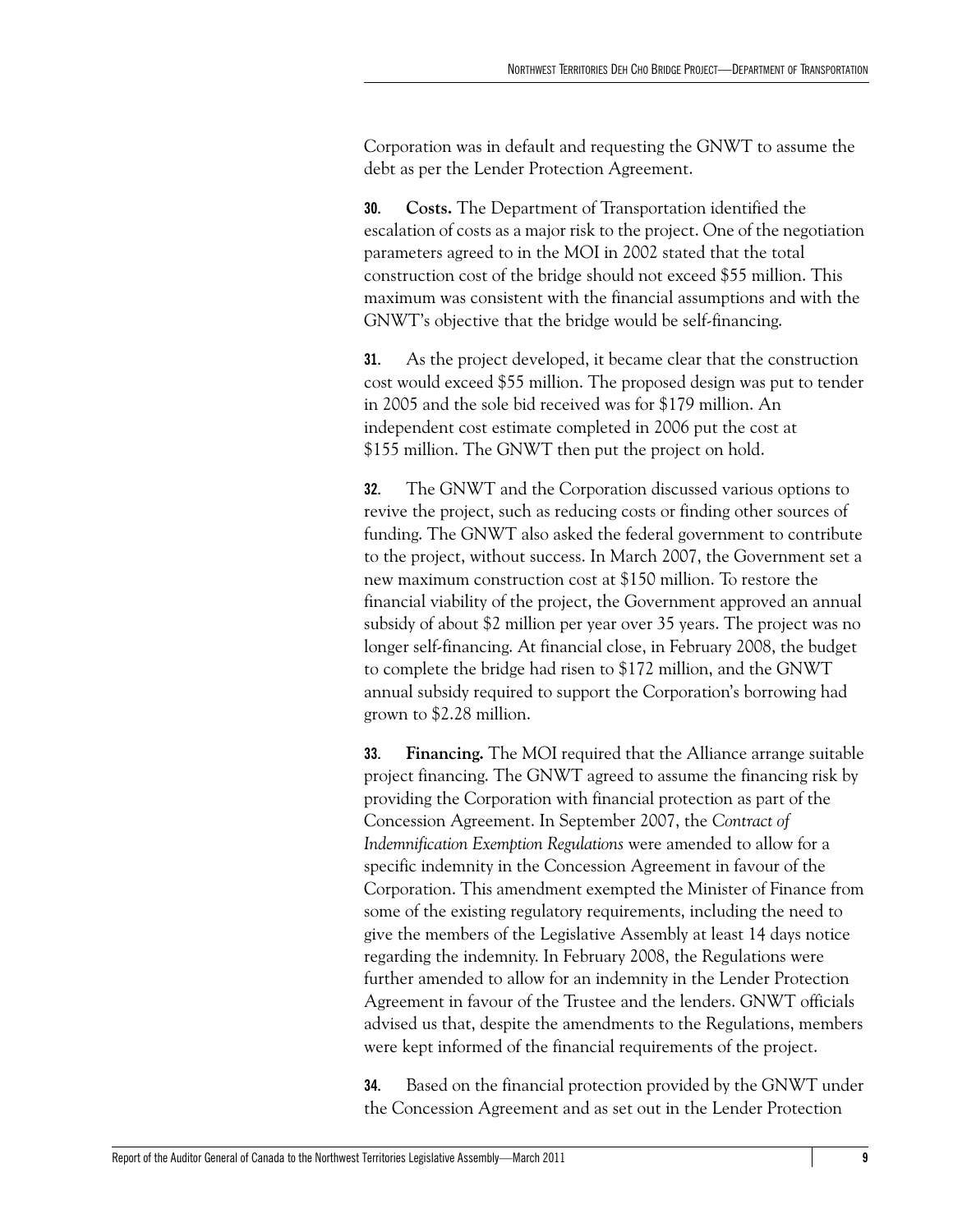Agreement, the Corporation was able to borrow \$165 million at the same interest rate that the GNWT was paying on the market for its own borrowing. This low financing cost, however, was attributable to the GNWT taking all the financial risk. An analysis from a bond rating firm, completed before financial close, confirmed this.

**35.** As a condition of the loan, before any funds were released to pay for work done, an independent engineer was required to certify that the project was on budget and on schedule and that there were no events that could materially affect the project. Obtaining the required certificate became increasingly difficult. In particular, issues related to the quality of the work done had to be resolved. The difficulties culminated in the independent engineer requiring project schedule and cost issues to be resolved before the engineer could certify further payments. While a compromise was reached that allowed for the payments to be made, the issues that gave rise to the independent engineer's requirements were not all resolved.

**36.** The lenders continued to approve payments on an exceptional basis. However, by the summer of 2009, they required that the Department and the Corporation have in place a complete and approved design by January 2010 and, by March 2010, a signed fixedprice construction contract to complete the project. In the meantime, the lenders made \$31 million available to complete the in-river work and meet these target dates.

**37.** In February 2010, the independent engineer determined that the design had not been fully completed as required. The lenders declared the Corporation in default. They asked the GNWT to assume the debt and, pending receipt of the appropriate documents, froze access to the funds.

**38.** In our view, the decision to protect the lenders from financial risk was crucial for this project. However, this decision was at odds with one of the expected benefits of a P3, as no financial risk was ever assumed by the private sector partner. It was also inconsistent with the condition in the MOI that required financing to be arranged by the Corporation. Furthermore, we could not find an analysis of the potential impact of this decision on GNWT's capacity to borrow in the event the lenders sought protection. Yet, the protection provided had the potential to use about one third of the GNWT's borrowing limit.

**39. Construction.** The construction risk is high for this project. The bridge is being built in a challenging environment, the design is complex and technically demanding, and the site is remote.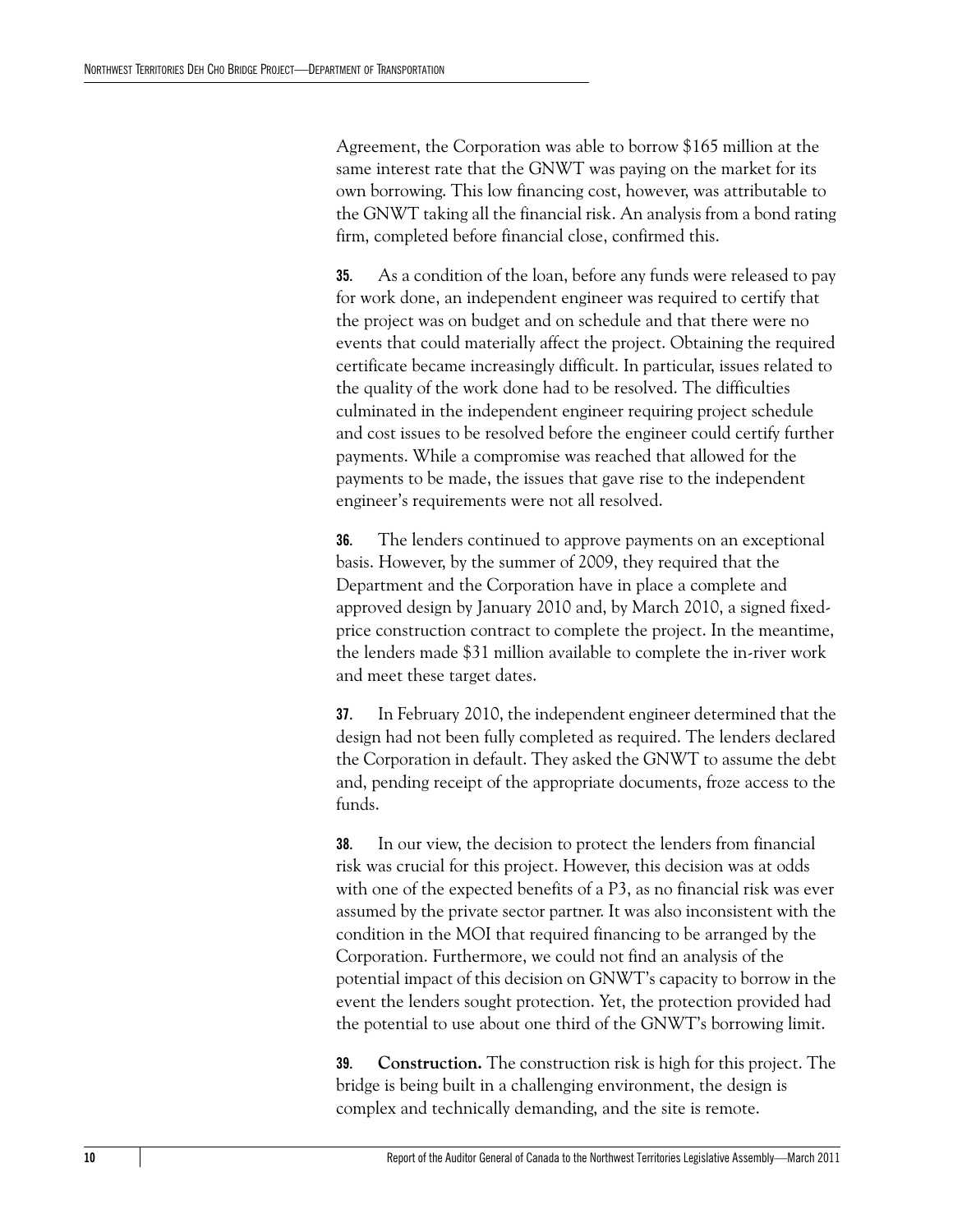**40.** In 2005, the Corporation pre-selected five experienced construction companies and invited them to submit bids. One company submitted a bid responding to the tendered design, at \$179 million, and an alternative proposal for a design-build option that would have cost \$30 million less to build. The Corporation rejected both and cancelled the process.

**41.** In 2007, an unsolicited proposal came from another company. It offered to become the general contractor for the entire project. Its guaranteed maximum price proposal was within the project budget.

**42.** In May 2007, after conducting due diligence verification of this company, the GNWT authorized the Corporation to negotiate with the company. After negotiations, a contract with a guaranteed maximum price of \$132 million was agreed to. In August 2007, in order to accelerate the construction schedule, the Department agreed that the company could begin limited work valued at about \$4 million, despite the disagreements with the Corporation on design issues.

**43.** Early in February 2008, the independent engineer carried out additional due diligence verification of the company. The engineer's assessment did not conclude on the financial situation of the company, but stated that the company should be able to build the bridge for the set price, provided that technical support and proper project management practices were in place. The assessment also set out a number of recommendations, with a key one being that the company was required to provide its quality management plan for review and approval before beginning the work. We found that this was not done.

**44.** Later in February 2008, the GNWT formally approved the construction contract between the Corporation and the company, and the company signed an undertaking in favour of the GNWT. It stated that the company would comply with the provisions of the Concession Agreement and gave the GNWT the power to approve all important modifications to the contract and the right to test, inspect, and audit the bridge and related construction documents.

**45.** By the summer of 2008, the Department began to have concerns about the general contractor's performance. There were indications that the company had failed to provide the documentation required to demonstrate that the bridge was being built using generally accepted quality management practices and that it was meeting code. Disputes, claims, and delays began to emerge. Early in 2009, an independent review of project management practices found that the construction site lacked basic project management procedures. A report was issued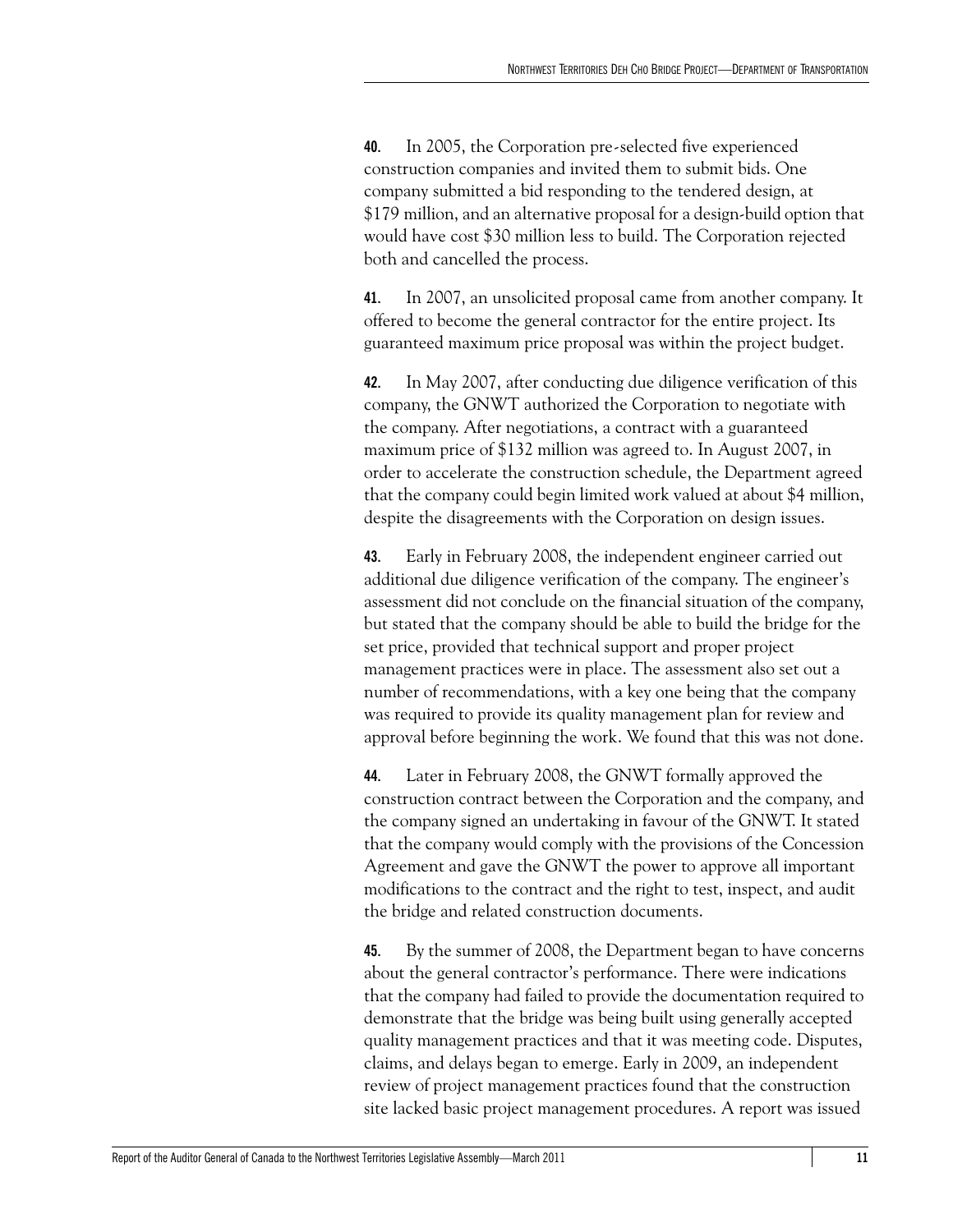to representatives of the Department and the Corporation. We found that the proposed actions were not all implemented. Further, we noted that the report identified similar areas of concern as those of the February 2008 due diligence assessment by the independent engineer.

**46.** What began as a proposal for a sole-sourced self-financing private project, with a focus on community economic development and with no anticipated additional cost to the GNWT, became a publicly funded project with additional costs and significant risks to the GNWT.

**47. Recommendation.** For future major projects, the Government of the Northwest Territories should establish a senior project oversight committee early in the planning phase of a project. This committee, composed of individuals with considerable experience in managing major projects, should provide advice to the Government and, where relevant, the Legislative Assembly, on the steps required to develop a major project, and should act as a forum for discussing project objectives, risks, procurement, and other relevant matters.

*The Department of Transportation's response. Agreed. The Government of the Northwest Territories' (GNWT's) new Corporate Capital Planning Process requires all new large capital projects to undergo a planning study and peer review process before the project is recommended for inclusion in the corporate capital plan. The planning study includes the completion of a needs analysis, an operational plan, and a schematic design with class "C" cost estimate. Upon completion, the planning study is subject to a peer review process by a committee of senior GNWT officials. The role of the peer review committee is to examine the planning study in detail to ensure that the scope is defined, the design solutions are appropriate, and all aspects of the project, including risks and procurement methodology, have been fully considered prior to formally seeking Legislative Assembly approval for project capital funding.*

*The GNWT has also drafted a policy and a Management Framework that would establish a senior project oversight committee early in the planning phase for any new infrastructure projects to be procured through alternative financing arrangements. The Steering Committee will consider and share general information on such projects; review, assess, and report on proposed projects referred for formal review; and monitor and evaluate the implementation of approved agreements. This committee would be composed of senior GNWT officials who are experts in construction, contracting, legal, financial, evaluation, and policy subject matters. A Process Convention for Review of alternatively financed projects has also been drafted that would formalize the process for engagement of the Legislative Assembly's Standing Committees in any such proposed arrangement.*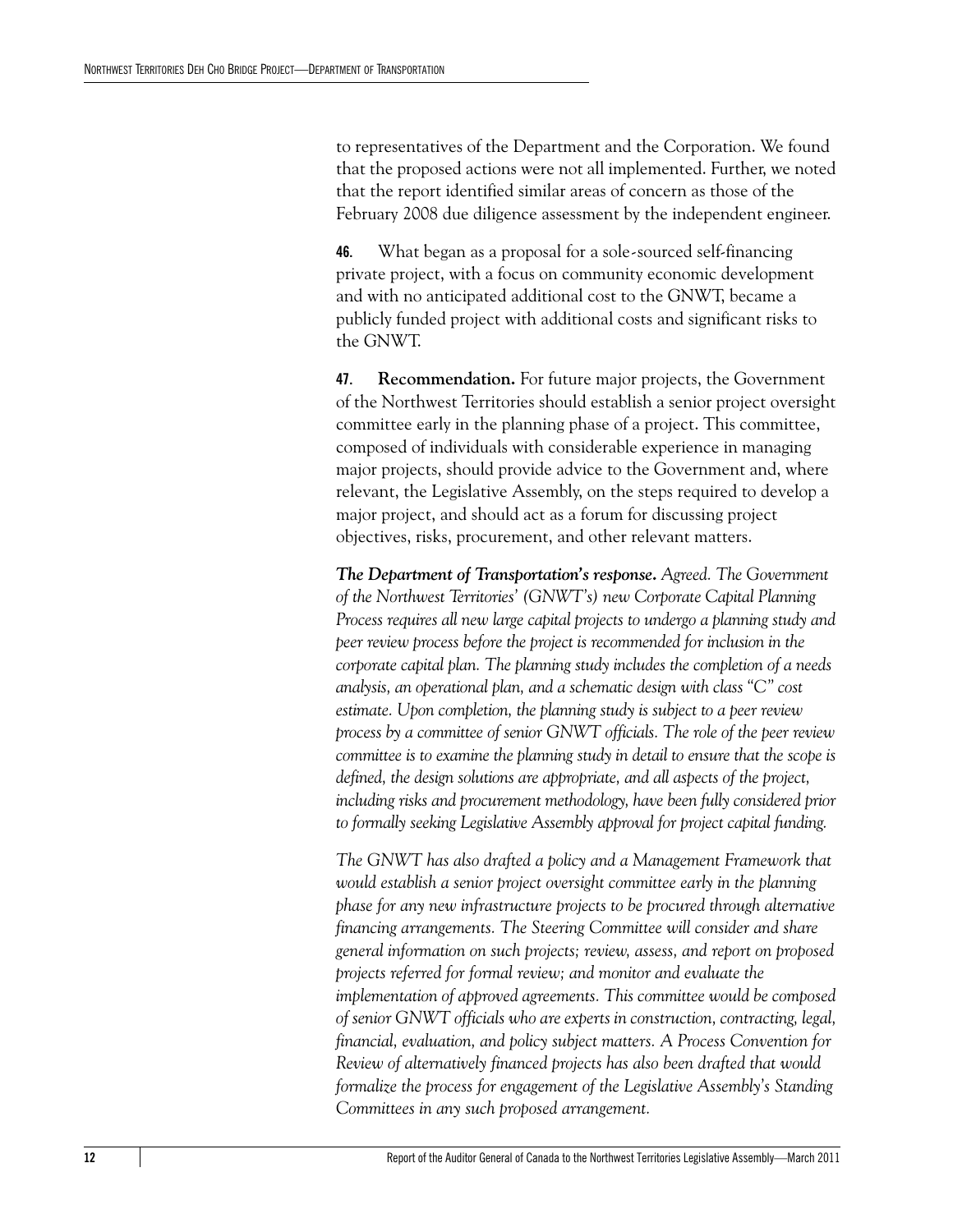### <span id="page-18-0"></span>**Phase II—The Government of the Northwest Territories**

**Risk matrix**—A document containing the key risks that a project is facing, including description, category, probability of occurring, impact on project objectives, proposed response, and responsibilities.

**48.** At the time of our audit, the Department of Transportation had been managing the bridge project since 1 April 2010.

**49.** We sought to determine whether the Department of Transportation had in place an appropriate framework to manage the key risks associated with quality, schedule, scope, and cost. We examined the risk matrix and the risk management strategies related to these four key risks. We examined versions of the risk matrix and reviewed documents related to risk management. We also interviewed Department officials.

### <span id="page-18-1"></span>**A risk matrix is in place but has weaknesses**

**50.** The Department developed a **risk matrix** for the project. At the time of our audit, the Department had identified 33 risks. Department officials told us that their attention was focused on eight areas that they determined to have the highest risk. These areas were safety, public confidence, regulations, performance, climate, schedule, budget, and off-site fabrication.

**51.** We found that the Department had updated the information contained in its risk matrix. However, in our view, some of the mitigation measures identified in the matrix were too general in nature to be useful in managing the identified risks.

**52.** One example was the mitigation measure associated with the schedule, which only specified making best use of time available. The Department considered that by including a delivery date in the contract, the schedule risk had been transferred to the general contractor; however, we found no information on this transfer in the matrix. In addition, the matrix did not address the risks that the Department might face should the bridge be completed late.

**53.** Another example of incomplete information was the mitigation measure related to three designers being responsible at different times for the project. The measure was limited to ensuring that each stage would be fully reviewed. While further study was suggested, the proposed action did not address the risk of an incomplete integration between designs and the need to deal with quality assurance issues identified during phase I of construction.

**54.** We believe that these weaknesses significantly diminish the usefulness and credibility of the risk matrix as a project management or communication tool.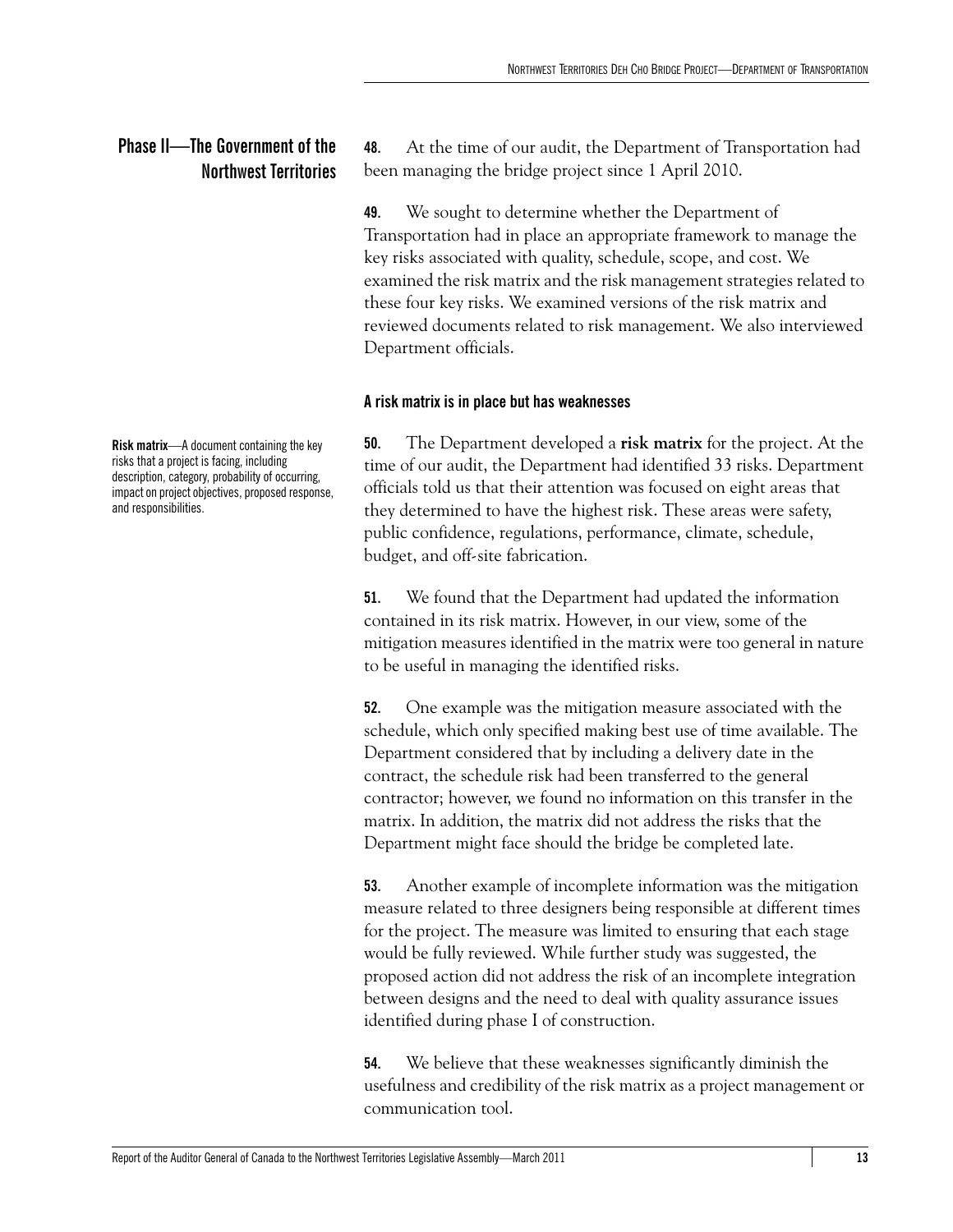**55. Recommendation.** The Department of Transportation should update the information contained in its risk matrix. It should provide more complete information on mitigation measures responding to potential risks.

*The Department's response. Agreed. The project's risk matrix currently used by the Project Management Team is a useful project management tool to assist in managing project risks in accordance with the Project Management Body of Knowledge. The team meets regularly and, as part of these meetings, the risk matrix is reviewed, discussed, and subsequently updated to ensure that all appropriate actions are taken to properly manage risks. Mitigation actions are reviewed in detail to ensure that all reasonable actions are assessed/reviewed to either mitigate the risk and/or minimize the impact of an event occurring.*

*In addition, the Project Management Team has engaged risk experts, including Government of the Northwest Territories risk management, insurance brokers, and risk management consultants, to review and assess the project's risks and corresponding mitigation plans.*

### <span id="page-19-0"></span>**Significant risks remain in completing the project**

**56. Quality.** We noted that quality assurance and quality control have been reinforced since the Department of Transportation took over the project. The Department hired firms specializing in quality management. A quality management system was implemented, with regular reports identifying ongoing quality issues that need to be addressed and regular meetings on quality matters.

**57.** Due to the project management difficulties and design problems that occurred during phase I, in the spring of 2010 the Department requested a consultant to review and report on the quality of the work completed between 2008 and 2010. We did not audit the report or confirm its findings.

**58.** We noted that the report found deficiencies with the quality of some of the work in phase I. It also found gaps in the quality assurance documentation. The consultant's report recommends doing some repairs and additional tests in some areas to compensate for the lack of documentation. The Department acknowledges that it needs to take all steps necessary to ensure that those components that were not subject to the full quality control process are reviewed as recommended in the consultant's report.

**59.** We found that some repairs had been carried out and others were planned. At the time of our audit, Department officials informed us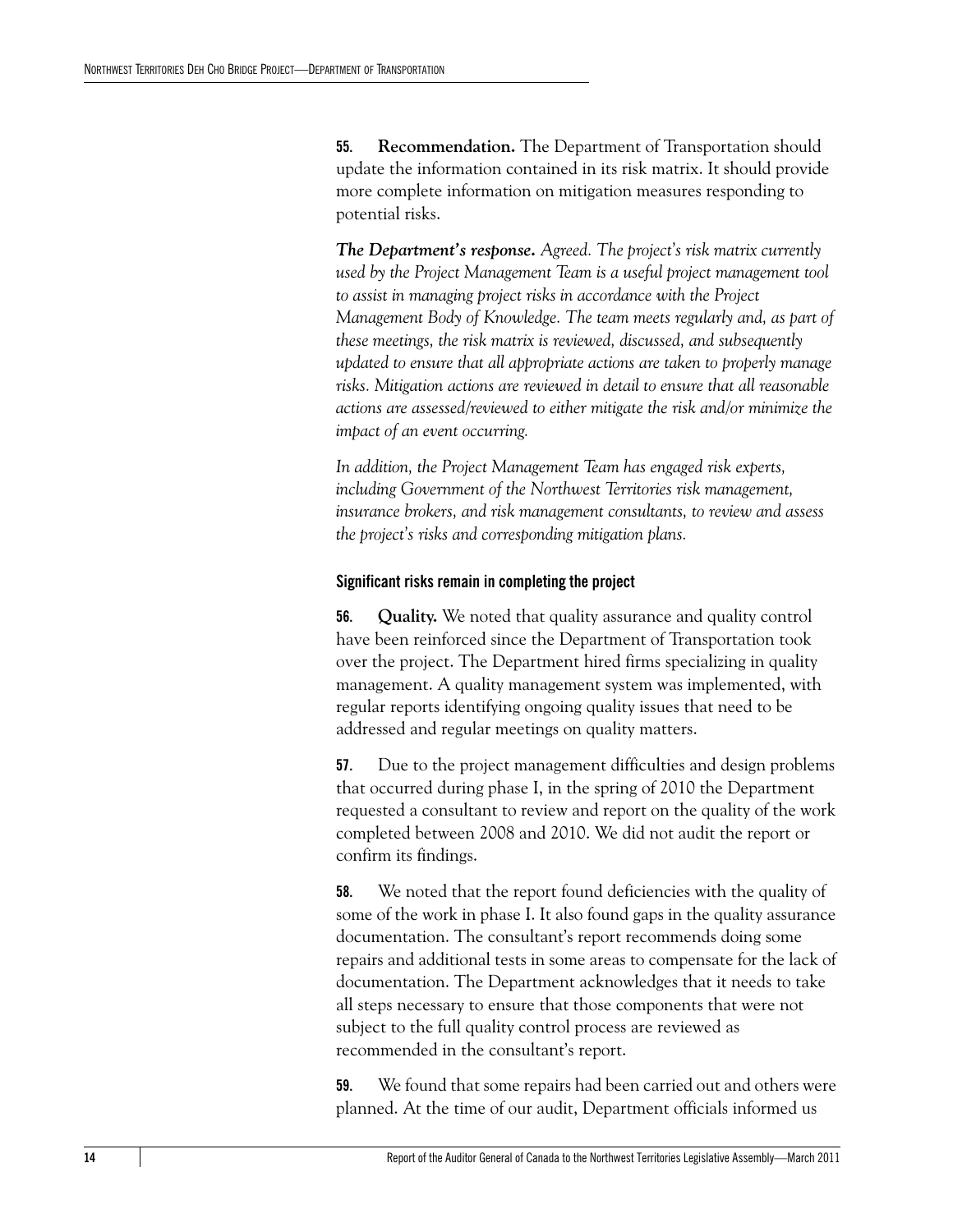that they were developing the formal response to the consultant's report that will identify the actions to be taken to address the identified deficiencies and to conduct further work to determine if there are any additional deficiencies that will need to be addressed.

**60.** In the case of the Deh Cho Bridge, there have been three engineers responsible for the project and several parties involved in the design, redesign, construction, and review of the quality assurance standards and processes at different stages of the project. It is unclear who will ultimately accept the responsibility and liability of certifying that the design and the construction (as-built) of the bridge meet the Canadian Highway Bridge Design Code. Without such certification, the Department will not have assurance that the bridge meets the code. The Department has identified this risk, but we did not see any plan showing how this critical issue will be addressed.

**61. Recommendation.** The Department of Transportation should ensure that a single authority is identified to certify that the design and construction of the bridge meet the Canadian Highway Bridge Design Code. This certification should be obtained before the bridge is open to traffic.

*The Department's response. Agreed. The Deh Cho Bridge Project Management Team has contracted with a consultant to undertake a complete audit of all work undertaken on the project under the direction of the Deh Cho Bridge Corporation. This work is now complete and the consultant has made several recommendations regarding the design responsibility, including the completion of a design continuity review. The Department of Transportation has assigned consultants and in-house staff to conduct this review. The objective is to have one Engineer of Record. If this is not practical then the Department will ensure that a proper authority certifies that the design and construction of the bridge meet the Canadian Highway Bridge Design Code.*

**62. Schedule.** At the start of the construction phase of the project, the bridge was to be ready for traffic in December 2010. In August 2009, this date was officially set for November 2011. This change resulted in additional cost, notably to cover one more year of interest on borrowed funds.

**63.** According to project reports up to the end of October 2010, some key elements of the project were late. For example, the fabrication of the steel superstructure was six weeks behind schedule as of the end of October 2010. Department officials told us that these delays should not have an impact on the traffic availability date of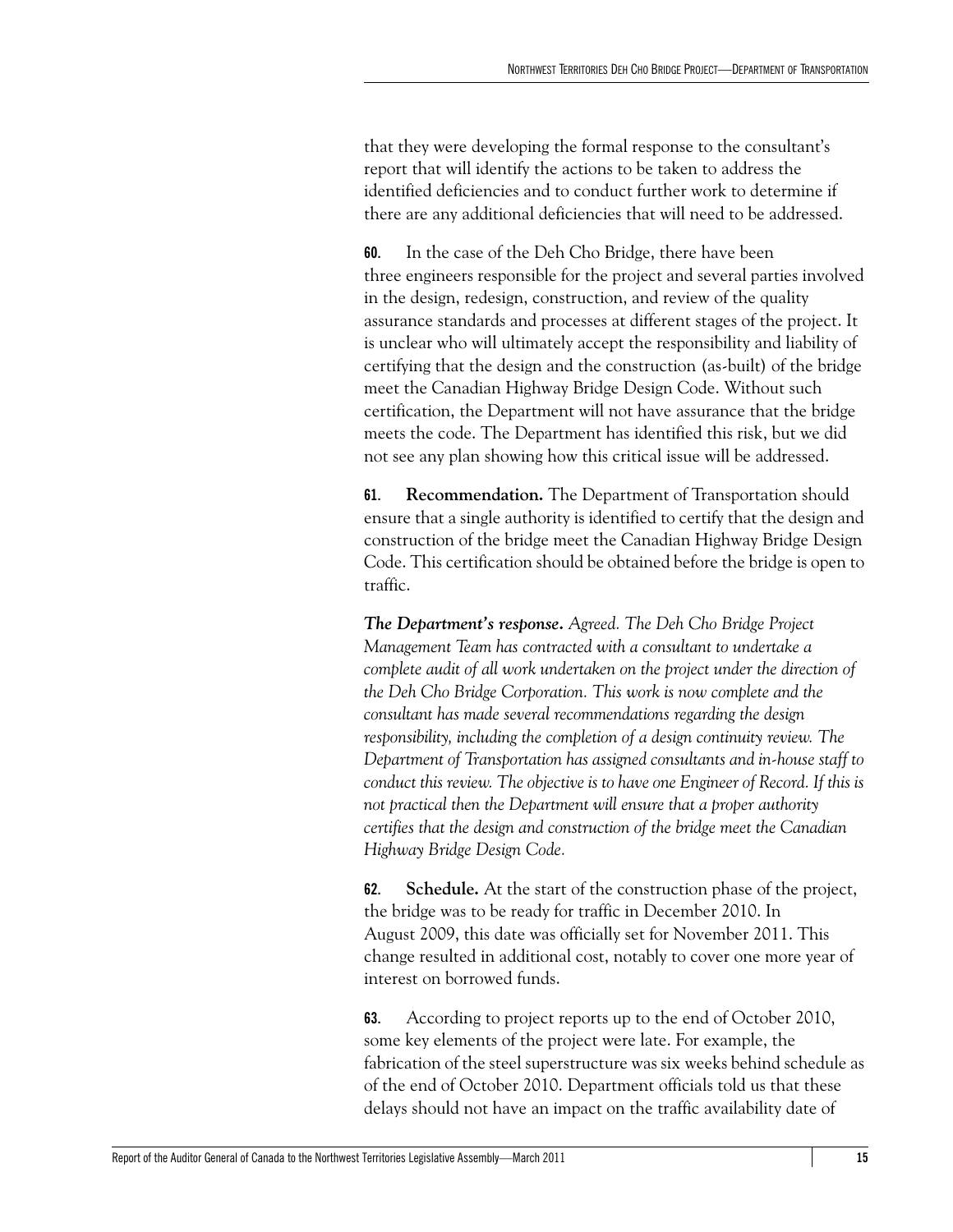November 2011. At the time of our audit, there was no revised schedule or a plan that showed how the delays would be addressed, and at what cost. The Department responded that meeting the schedule remains the general contractor's responsibility, as per the contract.

**64.** In our view, there remains a risk that the traffic availability date of November 2011 will not be met, and this delay may have an impact on costs.

**65. Scope.** The design of the bridge has been a concern since the beginning of the project. We found that at the time of our audit, the design was completed, pending the completion of elements such as electrical distribution and catwalks. The installation of these elements was not reflected in the schedule or budget.

**66. Cost.** The Department states that the project has a budget of \$182 million. We looked at the composition of the budget and how the Department is managing the risk of the project exceeding the approved budget. We did not audit the expenditures made to date or the accuracy of the budget estimates. At the time of our audit, we noted that the Department did not have a final figure for the amount spent to date because the external audit of the Corporation's financial statements was not finalized.

**67.** We found that the current budget did not include an allowance for certain elements, such as the cost of resolving claims and making modifications or repair on work done in phase I. In addition, some environmental permits require certain commitments to be met; for example, the authorization provided by Fisheries and Oceans Canada requires the proponent to compensate for fish habitat that was lost as a result of bridge construction. Furthermore, the rehabilitation work may require the cleanup and disposal of contaminants in the area, especially under the ferry landing. The cost of carrying out this work, which will take place after the bridge construction is completed, was not reflected in the budget.

**68.** We also noted that the project scope and budget did not contain elements that are essential to its operation—for example, the toll collection equipment. In our view, all the elements required to operate the bridge should be included in the budget.

**69.** Further, we noted that the contingency funding accounted for about two percent of the remaining budget. We believe that this amount is low by industry practice, given the history of the project, the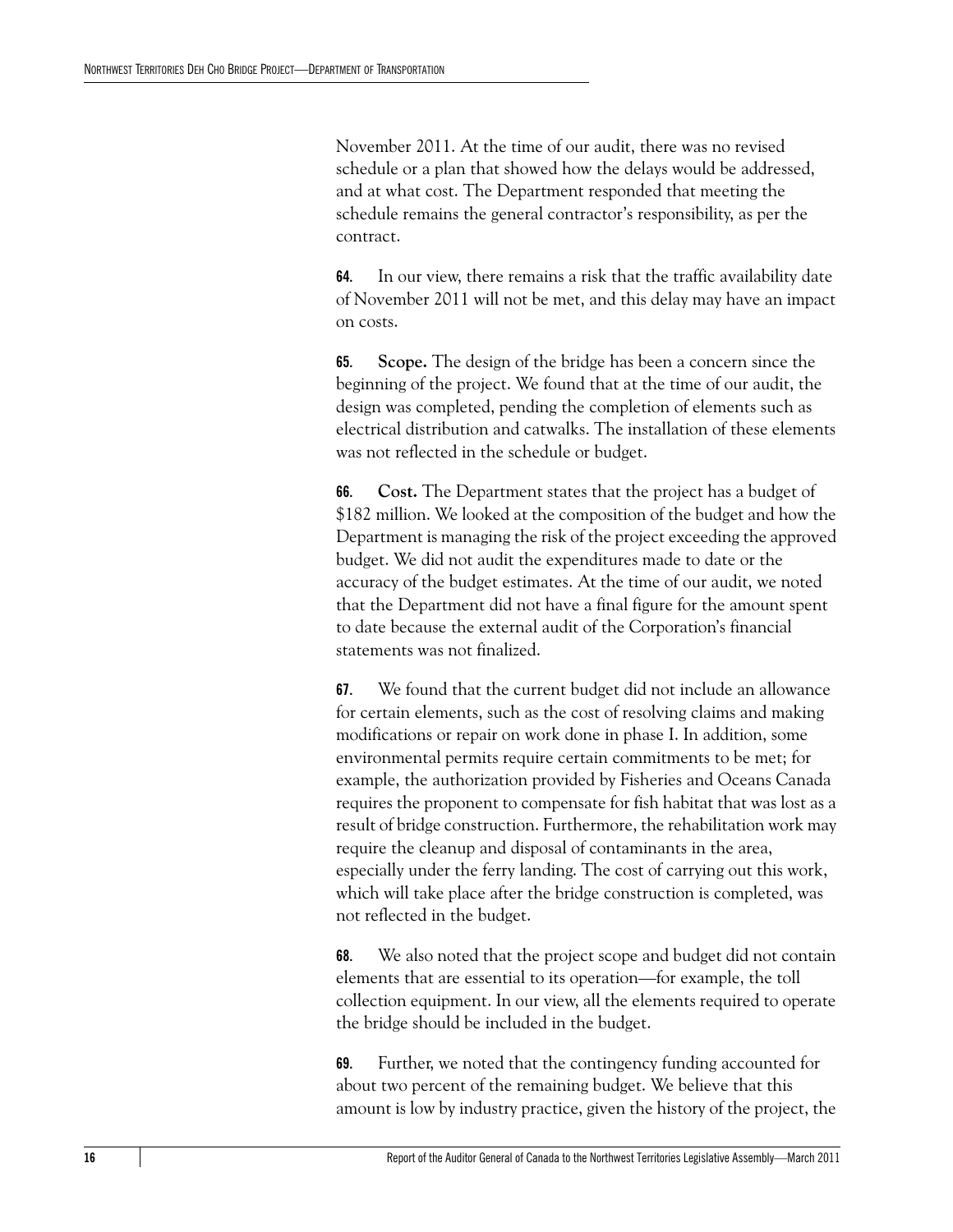significant work that remains to be completed, outstanding claims, and the difficult environmental conditions.

**70.** In our view, there was a risk that the project could require more resources than those that had been approved.

### <span id="page-22-0"></span>**Conclusion**

**71.** Our overall audit objective was to determine whether the Government of the Northwest Territories (GNWT) had adequately managed the key risks associated with the Deh Cho Bridge project. We assessed this through the following two sub-objectives.

**72.** One of our audit sub-objectives was to determine whether the GNWT adequately managed the risk of entering into a public-private partnership (P3) to build the Deh Cho Bridge. We found that this risk was not adequately managed. The agreement between the GNWT and its partner, the Deh Cho Bridge Corporation, was not actually a P3, as the GNWT assumed all the major project risks.

**73.** Our other audit sub-objective was to determine whether the Department of Transportation had an appropriate framework in place to manage the key risks associated with the quality, schedule, scope, and cost of the Deh Cho Bridge project. We found that a framework is in place and being used to manage the key risks. However, we determined that there were weaknesses in the risk matrix because the Department had not appropriately identified the mitigation measures required to deal with all of the key risks identified. Of the four key risks we examined, we found weaknesses in the strategies to deal with schedule, scope, and cost. The Department was addressing the risk related to the quality of work completed in phase I by contracting a review of the work and supporting documentation. However, it had no plan specifying responsibility for certifying that the design and construction of the whole bridge will meet the Canadian Highway Bridge Design Code. The quality assurance and quality control had been reinforced for phase II work.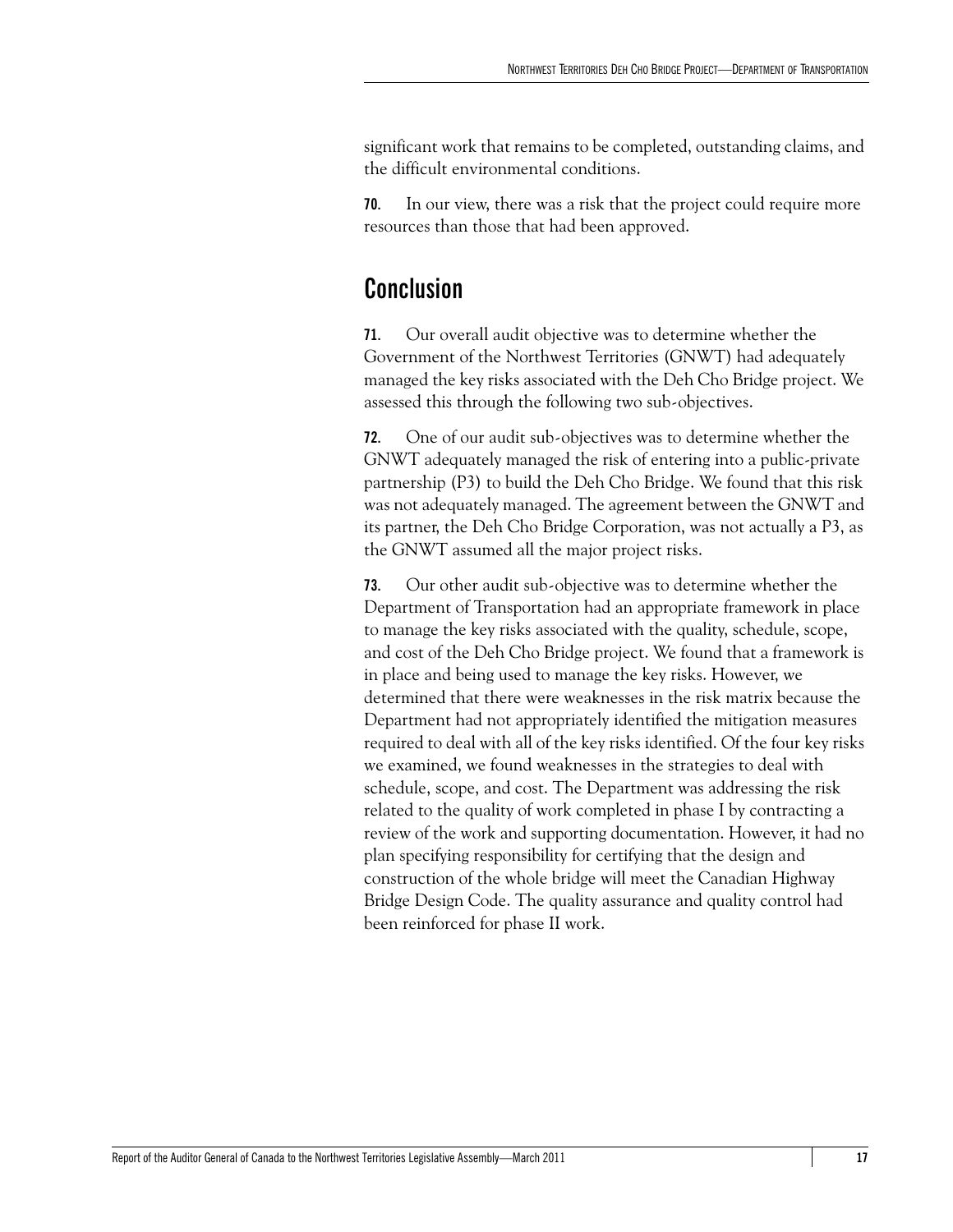### <span id="page-23-0"></span>**About the Audit**

All of the audit work in this report was conducted in accordance with the standards for assurance engagements set by The Canadian Institute of Chartered Accountants. While the Office adopts these standards as the minimum requirement for our audits, we also draw upon the standards and practices of other disciplines.

### **Objectives**

The overall objective was to determine whether the Government of the Northwest Territories (GNWT) had adequately managed the key risks associated with the Deh Cho Bridge project.

The sub-objectives were to determine whether

- **•** the GNWT had adequately managed the risk of entering into a public-private partnership to build the Deh Cho Bridge; and
- **•** the Department of Transportation had put in place an appropriate framework to manage the key risks associated with the quality, schedule, scope, and cost of the Deh Cho Bridge project.

### **Scope and approach**

The audit work included examining the GNWT's management of the risks related to entering into a public-private partnership as the procurement approach for the Deh Cho Bridge project. As the Department of Transportation has responsibility for the management of the project, the audit also examined the Department's framework to manage the key risks related to the quality, schedule, scope, and cost of the project. Our conclusions relate only to the actions of the GNWT. We did not audit the records of the private sector organizations. Consequently, our conclusions do not pertain to any practices that the Deh Cho Bridge Corporation or contractors followed, or to their performance. We did not audit the quality of the work on the bridge.

We reviewed documents developed or used by the Government to support key decisions made between 2000 and 2010, and we examined some of the project management practices in place at the GNWT. Our examination was limited to versions of the risk matrix and documents related to risk management of the four key risks noted in the paragraph above. We interviewed GNWT officials from the Department of Transportation, the Department of Justice, and the Financial Management Board. We also met with representatives of some third parties involved in the project and visited the Deh Cho Bridge and the community of Fort Providence.

The audit was undertaken at the request of the Legislative Assembly. We determined the audit scope, objectives, and approach based on the Resolution 5–16(5) communicated to us by the Speaker of the Legislative Assembly on 31 March 2010.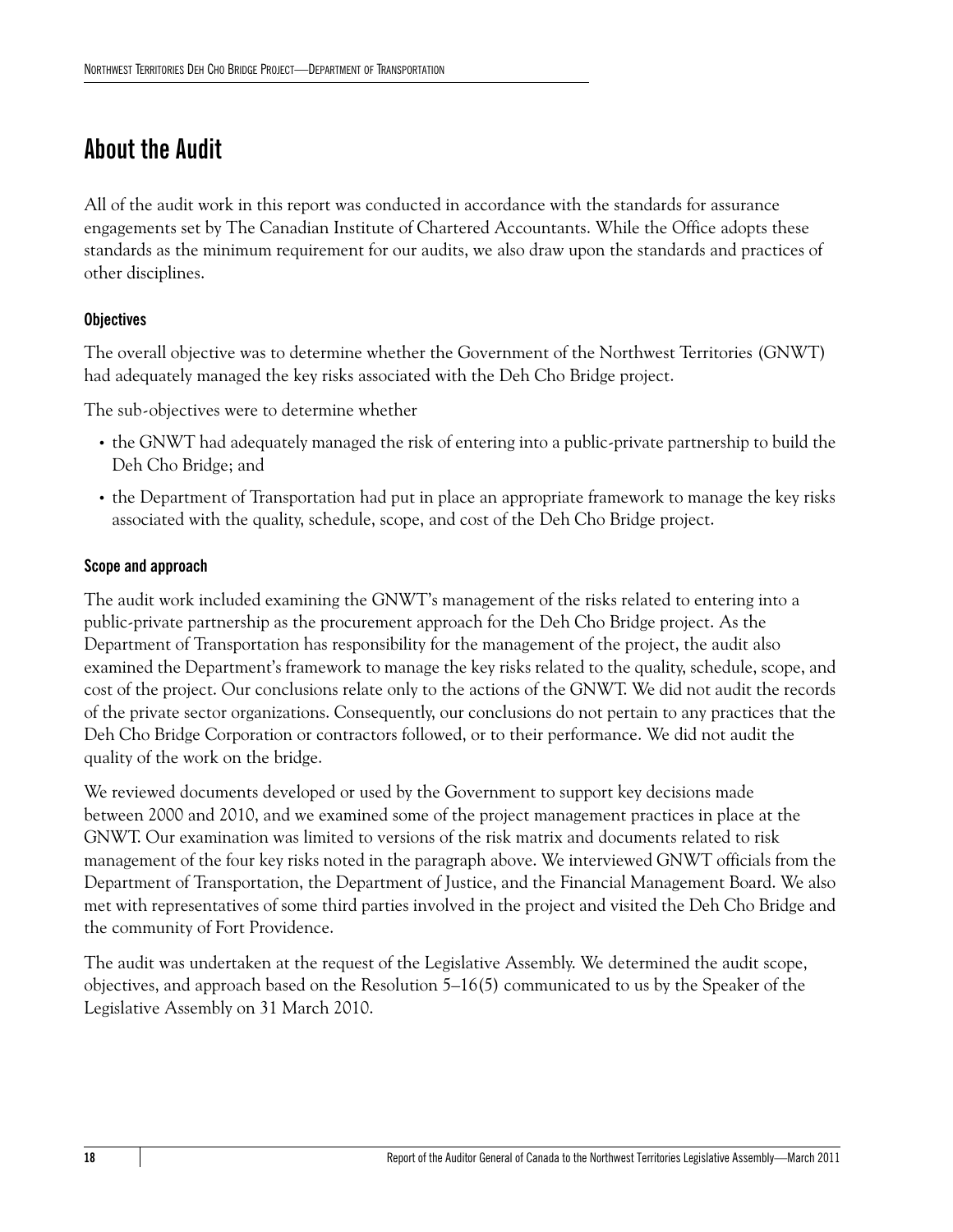### **Criteria**

| To determine whether the Government of the Northwest Territories had adequately managed the key risks associated with the Deh Cho Bridge project,<br>we used the following criteria: |                                                                                                                                                                 |  |
|--------------------------------------------------------------------------------------------------------------------------------------------------------------------------------------|-----------------------------------------------------------------------------------------------------------------------------------------------------------------|--|
| Criteria                                                                                                                                                                             | <b>Sources</b>                                                                                                                                                  |  |
| The Government of the Northwest Territories manages the risks<br>of entering into a public-private partnership.                                                                      | • Project Management Body of Knowledge, Project<br>Management Institute, 2008                                                                                   |  |
|                                                                                                                                                                                      | • Guidelines on Best Practices for the Audit of Risks in Public-<br>Private Partnerships, International Organisation of Supreme<br>Audit Institutions (INTOSAI) |  |
| The Department of Transportation manages the key risks of the<br>project.                                                                                                            | • Project Management Body of Knowledge, Project<br>Management Institute, 2008                                                                                   |  |

Management reviewed and accepted the suitability of the criteria used in the audit.

### **Period covered by the audit**

The audit covered the period from September 2000 to October 2010. Audit work for this chapter was substantially completed on 29 October 2010. However, the bridge was under construction throughout our audit and progress toward completion continues.

### **Audit team**

Assistant Auditor General: Jerome Berthelette Principal: Edward Wood Director: André Côté

Françoise Bessette Sophie Chen Jacqueline Warren

For information, please contact Communications at 613-995-3708 or 1-888-761-5953 (toll-free).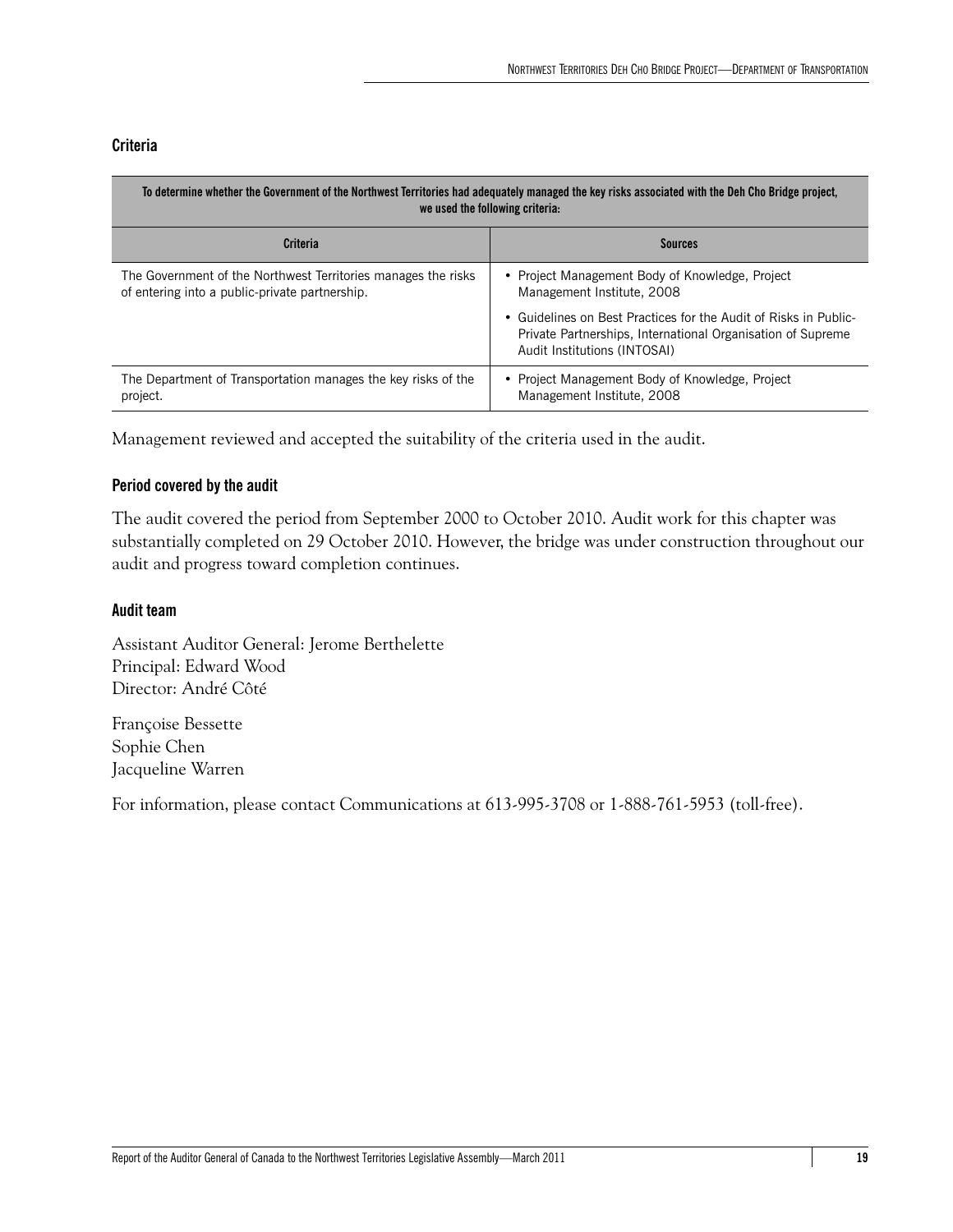### <span id="page-25-0"></span>**Appendix List of recommendations**

The following is a list of recommendations found in the report. The number in front of the recommendation indicates the paragraph where it appears in the report. The numbers in parentheses indicate the paragraphs where the topic is discussed.

| <b>Recommendation</b> | <b>Response</b> |
|-----------------------|-----------------|
|-----------------------|-----------------|

#### **Phase I—Partnership**

**47.** For future major projects, the Government of the Northwest Territories should establish a senior project oversight committee early in the planning phase of a project. This committee, composed of individuals with considerable experience in managing major projects, should provide advice to the Government and, where relevant, the Legislative Assembly, on the steps required to develop a major project, and should act as a forum for discussing project objectives, risks, procurement, and other relevant matters. **(12–46)**

Agreed. The Government of the Northwest Territories' (GNWT's) new Corporate Capital Planning Process requires all new large capital projects to undergo a planning study and peer review process before the project is recommended for inclusion in the corporate capital plan. The planning study includes the completion of a needs analysis, an operational plan, and a schematic design with class "C" cost estimate. Upon completion, the planning study is subject to a peer review process by a committee of senior GNWT officials. The role of the peer review committee is to examine the planning study in detail to ensure that the scope is defined, the design solutions are appropriate, and all aspects of the project, including risks and procurement methodology, have been fully considered prior to formally seeking Legislative Assembly approval for project capital funding.

The GNWT has also drafted a policy and a Management Framework that would establish a senior project oversight committee early in the planning phase for any new infrastructure projects to be procured through alternative financing arrangements. The Steering Committee will consider and share general information on such projects; review, assess, and report on proposed projects referred for formal review; and monitor and evaluate the implementation of approved agreements. This committee would be composed of senior GNWT officials who are experts in construction, contracting, legal, financial, evaluation, and policy subject matters. A Process Convention for Review of alternatively financed projects has also been drafted that would formalize the process for engagement of the Legislative Assembly's Standing Committees in any such proposed arrangement.